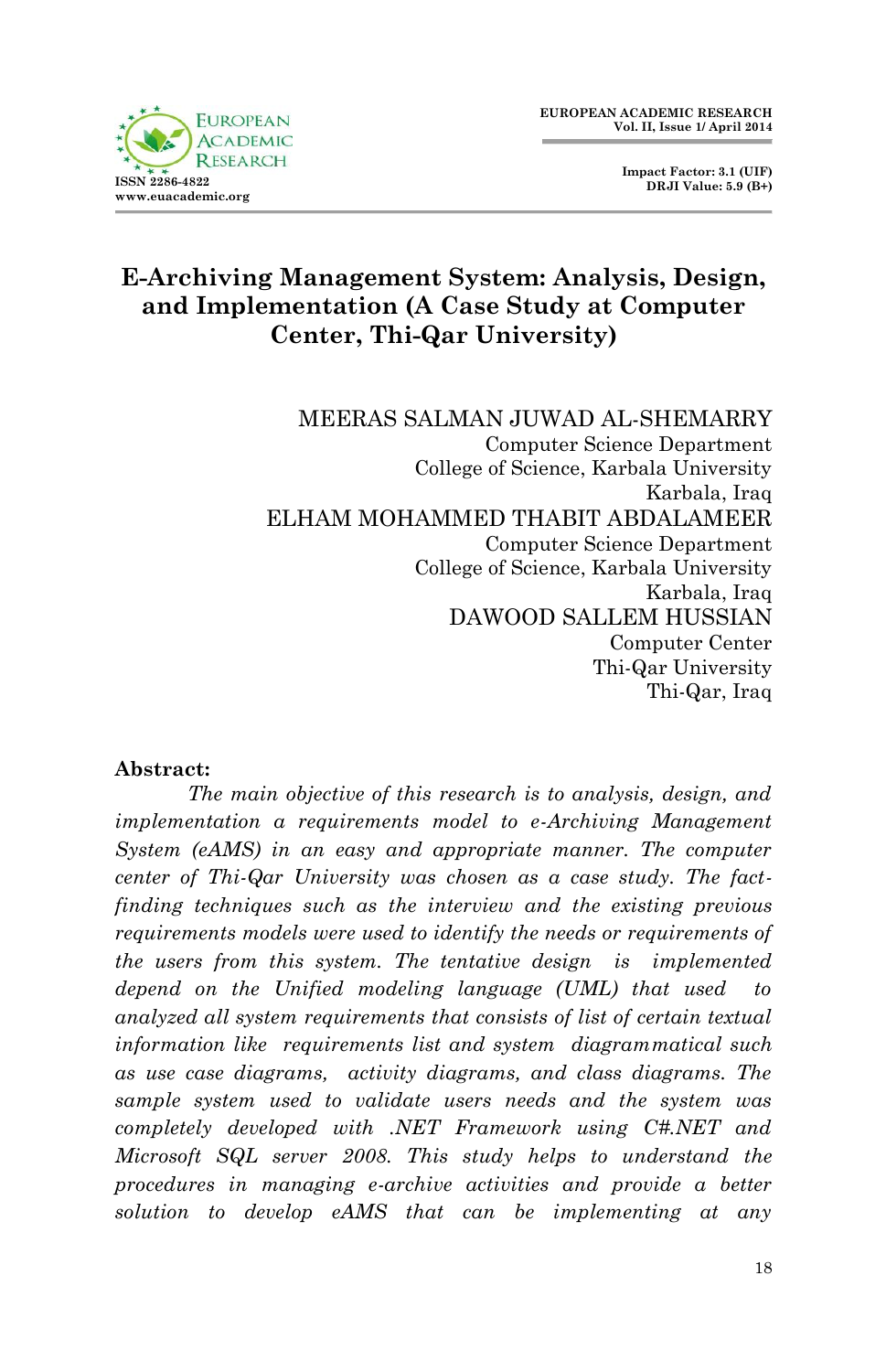*organization.*

**Key words**: Requirements, Requirement model, unified modeling language (UML), functional requirements, e-Archiving Management System (eAMS).

## **1. Introduction**

The requirements model describes the system functionality such as functional or non-functional requirements (Compton *et al*. 2004). In analysis stage, the users requirements should written from viewpoint the user and it's Concentrate on "what" the system assumed to be; therefore, all requirements should be documented and recorded by used an effective technique or way to model and understand it, this technique named requirements model (Whitten *et al.* 2001); on the other side, Barker (2000) stated on the significance of modeling requirements because the system requirements grope everything and everyone linked to the system. For that, constructing a requirements model is very important technique to initialize the system requirements. Currently, archive documents letter, memo or reports are very important in every organization. It is because documents consist of their corporate assets, which is information that relates to their organization activities. Many organizations have taken a step toward these corporate assets by implementing electronic document management system (EDMS). The technology is used to centrally, store, archive or organize, locate and control their unstructured document (Bielawski & Boyle 1997). According to Raynes (2002), EDMS is a computerized system that facilitates the creation, capture, archives, storage, retrieval, manipulation and controlled circulation of documents in electronic format. In order to develop e-AMS, the analysts or developers need to understand all requirements. Therefore, requirement model is important to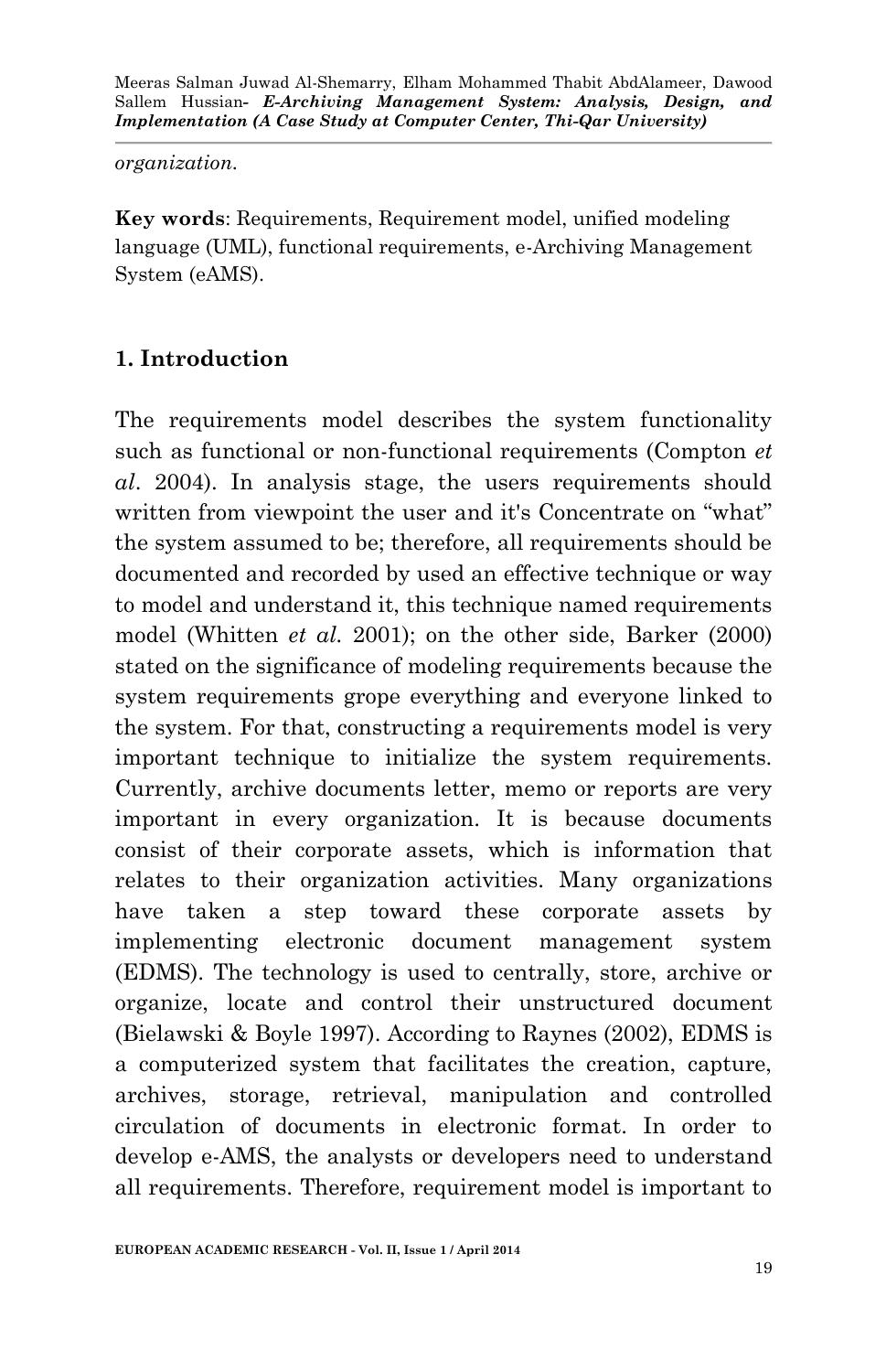make sure the system which is being develop will meet the user's need and within budget. The purpose of this research is to analysis, design and implementation a requirements model of eAMS to help any organization to document, record, and manage as well as monitor all e-archives activities in effective and easy way. All system requirements must fulfill to obtain on a complete system. The computer center of Thi-Qar University was chosen as a case study to implement this model.

## **2. Existing Related Work on e-Archiving Management System**

# **2.1. Model Requirements for Electronic Records Management System (ERMS)**

This document is a part of the original document was developed by the National Archives of Malaysia under the first phase of the e-SPARK project. It's discussed the creation and management of electronic records. This model explains the requirements list, which must provide in electronic records management system to all possible system functions and specific functional requirements with the user roles either as a relevant mandatory requirements or specify limitation to an authorized user. This model can be concluded that all the information that associated with electronic record management system are containing in the model. With this model, it can be as a reference for developer, designer and users themselves to understand the requirements before developing the system.

### **2.2. E-Document Management Systems (EDMS)**

Electronic archiving management system is like document management system (EDMS). EDMS is an electronic system that manages documents to realize significant improvements in work processes (Kohn 2002). The term of documents refer to any digital or analog, formatted, and preserved "containers" of data or information that can be interpreted in readable,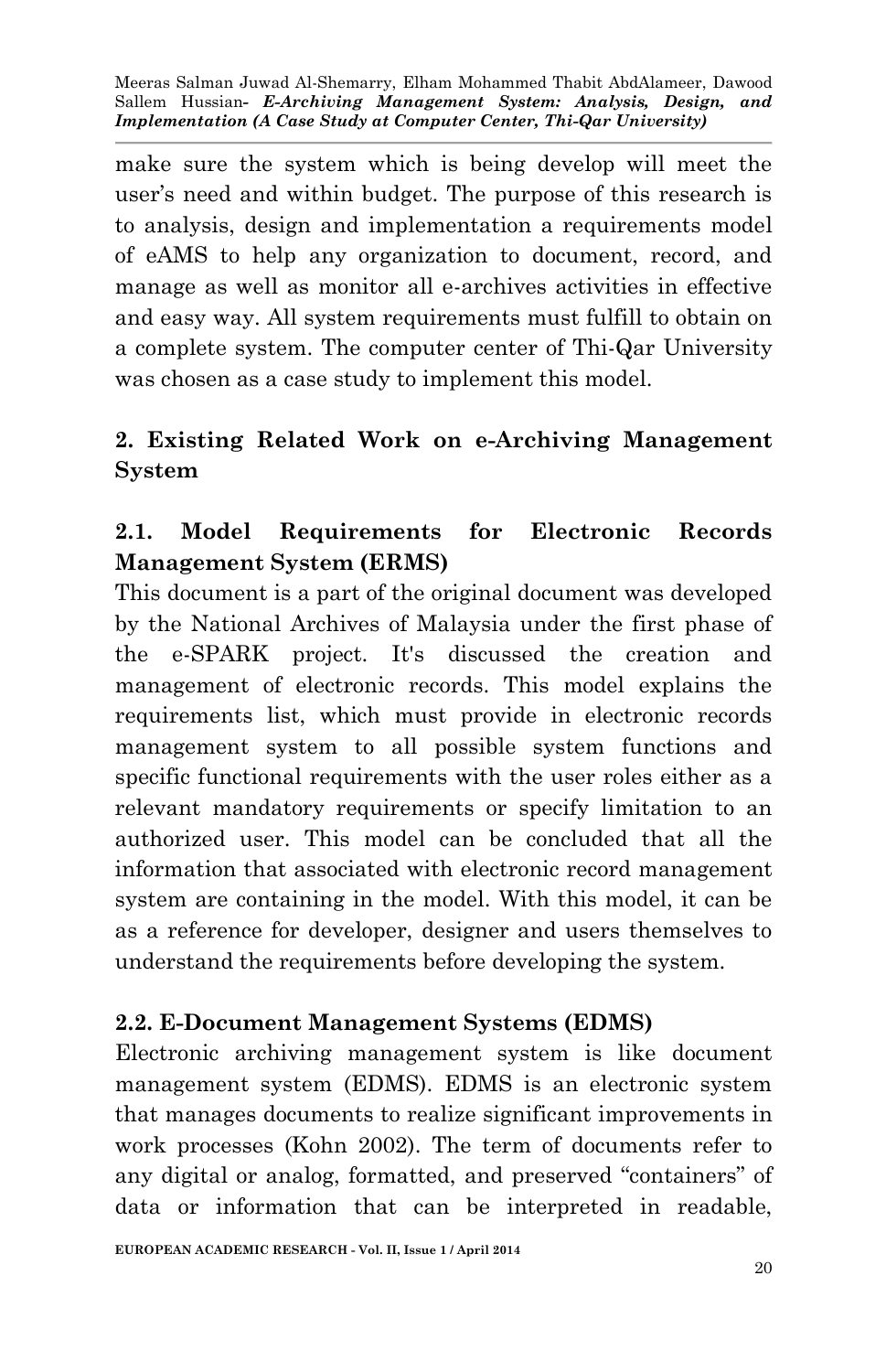audible, or visual manner. Bielawski and Boyle (1997) listed the benefit of EDMS, which can be obtained by the organizations that implement EDMS in their company.

- Reduced the cost of create and distribute documents.
- Improve the way of access to the documents.
- Faster implementation to the operations of creation and update documents.

Raise the operation of reuse and leverage from existing information.

- Improve collaboration among the employees.
- More complete regulatory compliance.
- Strengthen the control and security on the document.
- Best user / client satisfaction.

#### **3. Research Methodology**

The Object-Oriented method was selected to accomplish this study; it covered the area of evaluation for performance analysis and designs the requirements model using selected ways to gather information. The system analysis method shown in figure (1) by Whitten *et al.* (2001), used to construct a requirements model for eAMS.



**Figure 1: The system analysis method of a requirement model**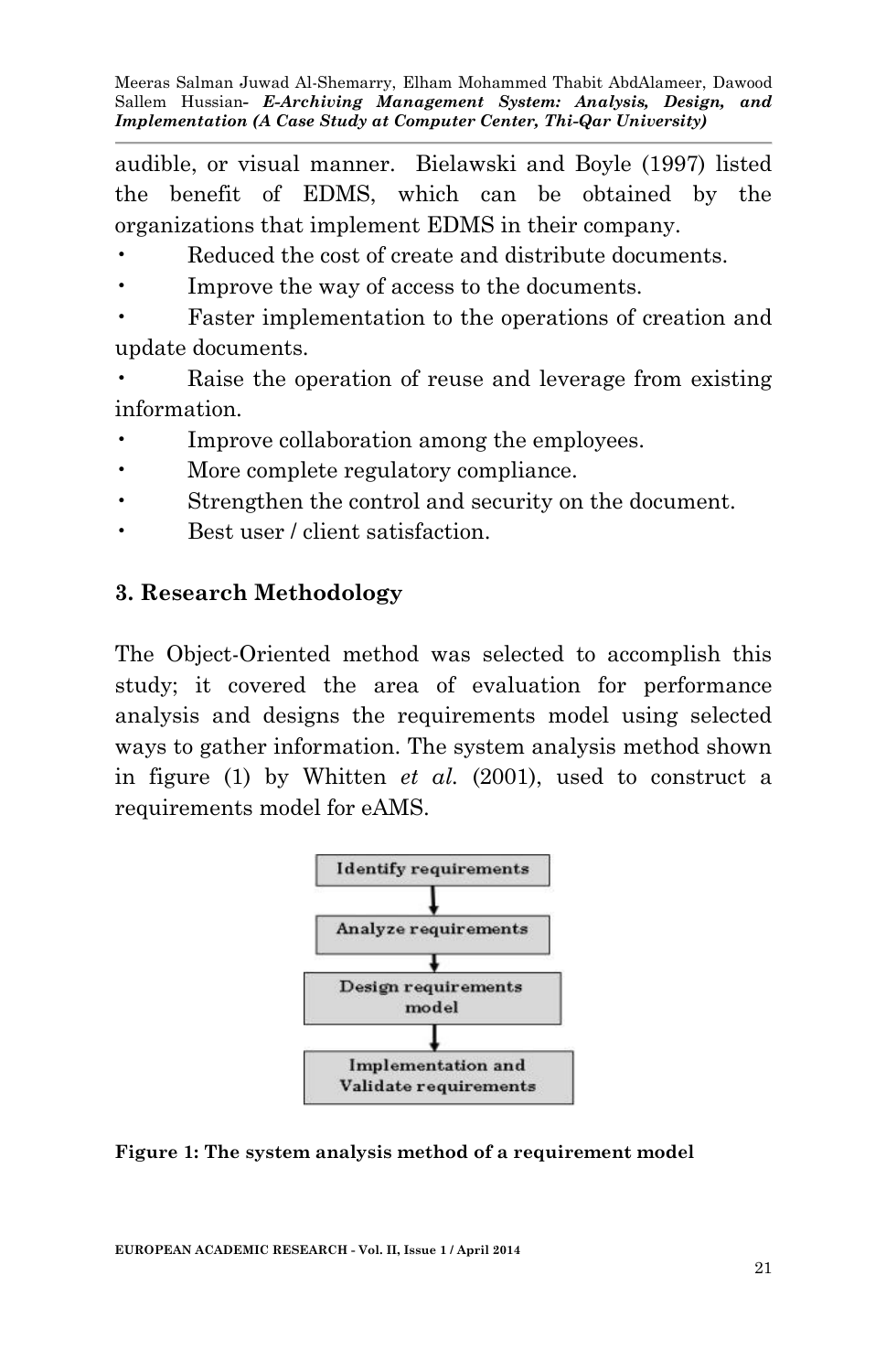#### **4. Finding and Results**

The finding and results of this study gathered from defined the requirement phase which based on fact finding techniques, review of the existing software application, and interview were used to gather the user requirements for eAMS, and analyze the requirement phase which using UML notation to construct the requirement model by using requirement list, use case diagram, class diagram, and activity diagram.

#### **4.1. Define requirement phase**

The *review of the existing software application* depends on the analysis result that illustrates in table (1) for some software application such as Document Management System (EDMS) and Model Requirements for Electronic Records Management System (ERMS), found some functions and characteristics to these systems to manage the users functionalities by the current system and that can be followed it to produce the best requirements model for eAMS. *Interview* that conducts to understand and explain what the users opinion of used the eAMS instead of used the manual system to archive documents.

| <b>REQUIREMENTS</b> | <b>MODELS</b>                                                                                                             |                                                                                                                                                                                                            |
|---------------------|---------------------------------------------------------------------------------------------------------------------------|------------------------------------------------------------------------------------------------------------------------------------------------------------------------------------------------------------|
|                     | <b>EDMS</b>                                                                                                               | <b>REQUIREMENTS FOR ERMS</b>                                                                                                                                                                               |
| Search              | Provide searching and retrieving<br>function<br>with<br>specific<br>requirements which must and<br>should have in ERMS.   | Not stated but provide Meta<br>data elements for ERMS.<br>The Meta data elements<br>present in a table.                                                                                                    |
|                     | Does not stated what type of<br>indexing and retrieval will be<br>available and to whom.                                  | Give surface explanation<br>$\bullet$<br>about searching function by<br>providing<br>requirement<br>sample<br>accessibility<br>guideline<br>for<br>searching<br>function and indexing using<br>keystrokes. |
| View                | List specific requirements which<br>must and should have to display<br>the records.<br>Also<br>provide<br>function<br>for | Not stated about this<br>$\bullet$                                                                                                                                                                         |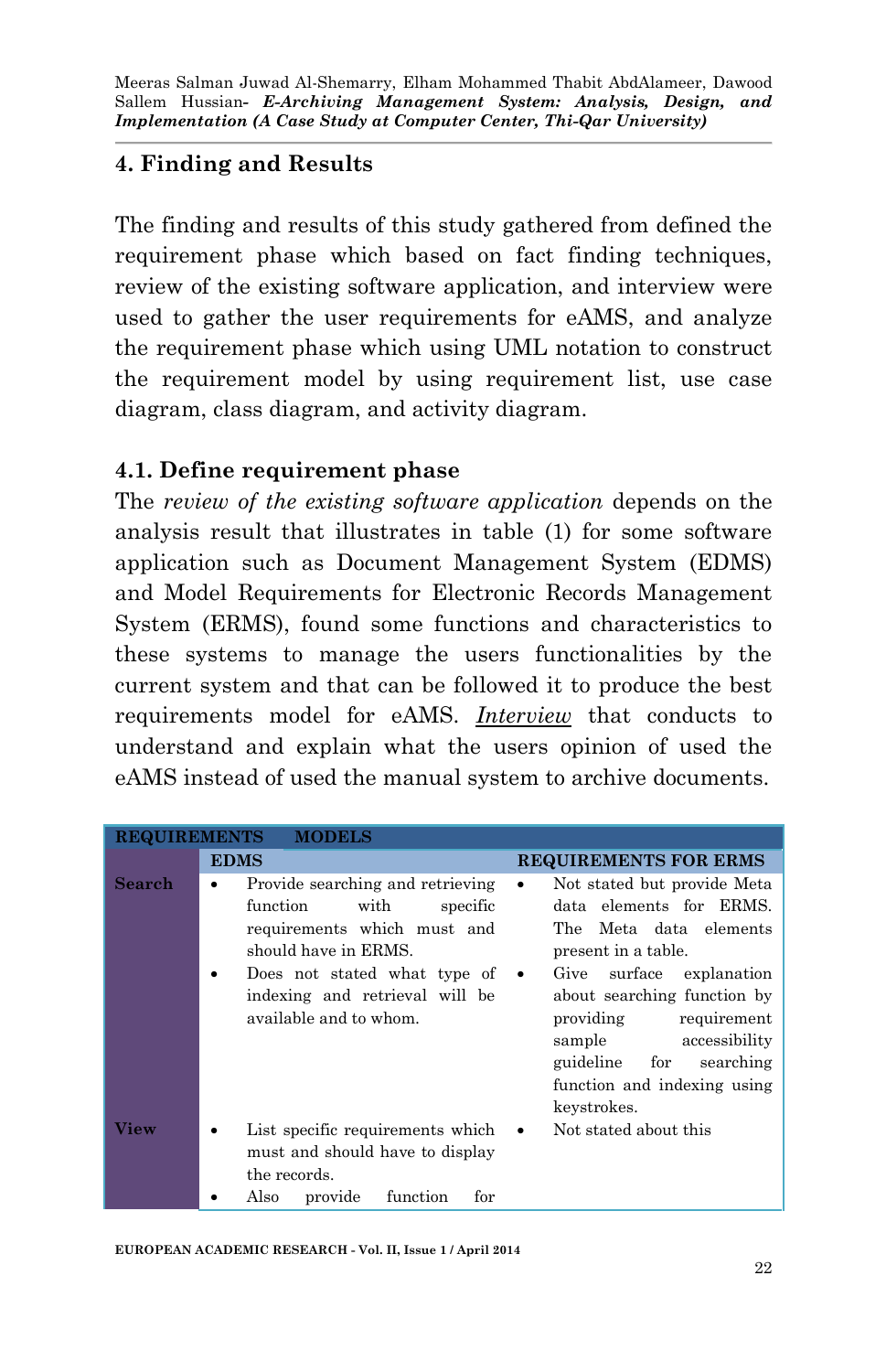|                 | printing the record either full<br>record or summary list of<br>selected records                                                                                                                                                                                                                    |                                                                                                                                                                                     |
|-----------------|-----------------------------------------------------------------------------------------------------------------------------------------------------------------------------------------------------------------------------------------------------------------------------------------------------|-------------------------------------------------------------------------------------------------------------------------------------------------------------------------------------|
| <b>Creation</b> | Not stated about document<br>Not stated<br>$\bullet$<br>creation.<br>requirement.<br>Stated about capturing records<br>٠<br>function with its requirements                                                                                                                                          | this<br>about                                                                                                                                                                       |
| security        | Provide control and security<br>$\bullet$<br>٠<br>function in order to control user<br>$\bullet$<br>access to the record<br>functional<br>either<br>Explain about access, audit<br>٠<br>trails, backup and recovery,<br>tracing record<br>movements,<br>authenticity and<br>security<br>categories. | Provide access control model<br>Mention in detail<br>the<br>requirement<br>relevant<br>a<br>as<br>mandatory requirement or to<br>specify limitation<br>to<br>an<br>authorized user. |

**Table 1: Analysis Result of EDMS and ERMS Models**

#### **4.2. Analyze Requirement Phase 4.2.1. Functional Requirement**

The table (2) shows the list of functional requirements for eAMS.

| $\rm No$         | Case<br>Use<br>Name  | Requirement<br>ID | <b>Requirement Description</b>                    |
|------------------|----------------------|-------------------|---------------------------------------------------|
| 1.               | Login                |                   | To<br>authenticate user in order<br>to<br>prevent |
|                  |                      | eAMS 01 001       | unauthorized user access to information and       |
|                  |                      |                   | function                                          |
|                  |                      | eAMS _01_002      | To inform invalid password and user ID            |
| $\overline{2}$ . | Archive<br>documents | eAMS 02 001       | To archive or store document                      |
|                  |                      | eAMS _02_002      | To check and inform incomplete document form      |
|                  |                      | eAMS 02 003       | To check and inform document already exist        |
| 3.               | Search<br>documents  | eAMS 03 001       | To search document                                |
|                  |                      | eAMS _03_002      | To retrieve document                              |
|                  |                      | eAMS _03_003      | To print document                                 |
|                  |                      | eAMS 03 004       | To inform document not found                      |
| 4.               | View                 | eAMS _04-001      | To view summary list of selected document         |
|                  | summary              | eAMS 04 002       | To print summary list of selected document        |
|                  | $_{\rm list}$<br>of  |                   |                                                   |
|                  | documents            |                   |                                                   |
| 5.               | Generate             | eAMS _05_001      | To view report                                    |
|                  | report               | eAMS _05_002      | To print report                                   |

**Table 2: list of functional requirements**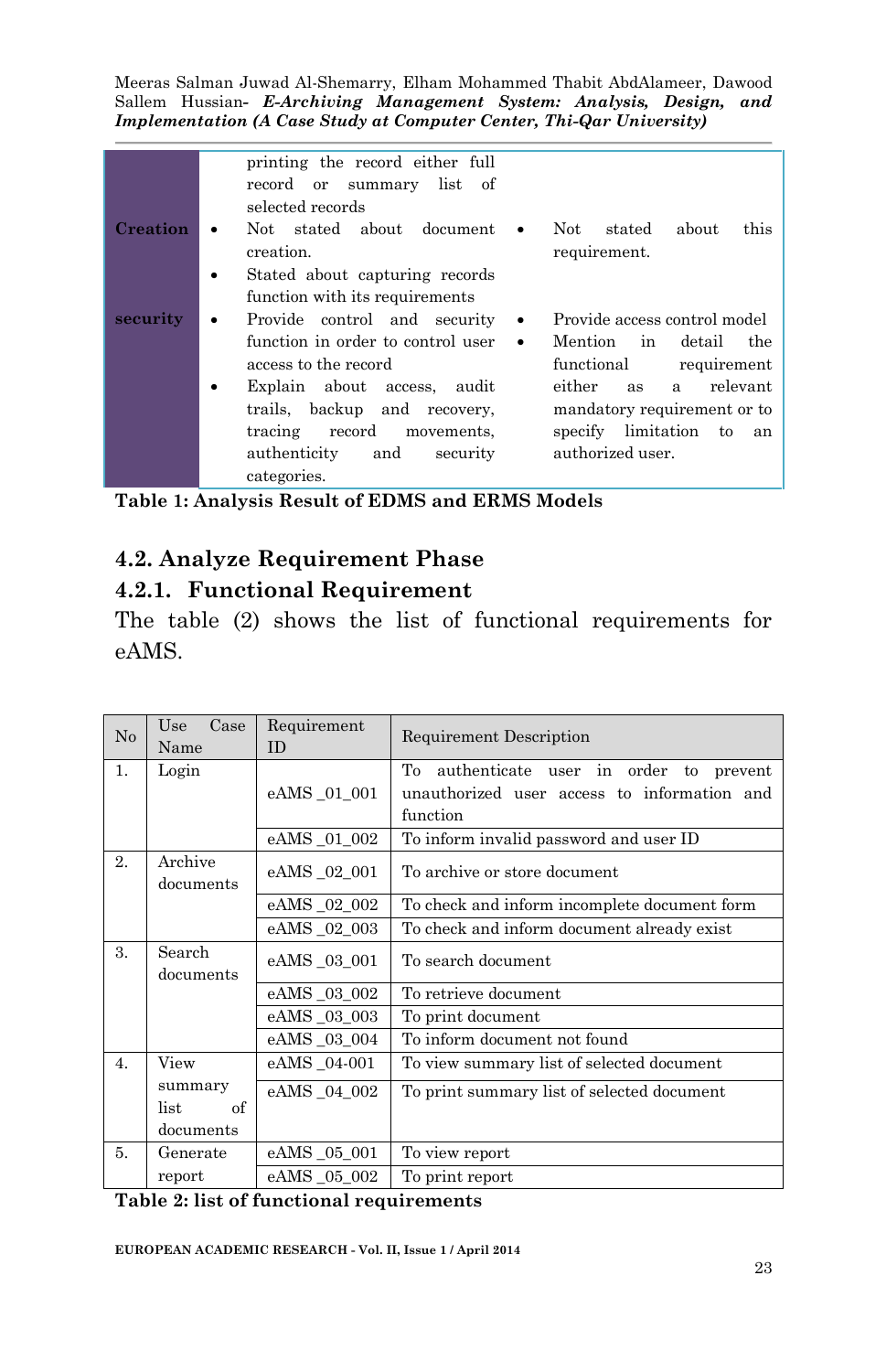#### **4.2.2 Constructed Requirement Model For eAMS**

All requirements should be documented and recorded by using an effective way or technique to model out the requirement and to understand all system requirements. This technique calls requirement model. According to Compton et al. (2004), a requirement model describes the functionality of a software system. Many tools have been used in analysis and design of programs and this UML has emerged as a standard technique in object oriented approach (Eichelberger 2003). In this study, the unified modeling language (UML) is used as a tool to define as well as to construct the requirement model for eAMS. The following diagrams and supporting textual information constitute the requirement model were stated as below:

**I. Use Case Diagram:** this diagram provides an easy and clear way to introduce the requirement structure in software system (Wuwei et al.,2004).The use case diagram for eAMS as shown in figure (2) consist of five use cases and the requirement model for eAMS have three actors that deal with this use cases :

- **a. Admin staff :** the admin staff refers to dean, head of department and selected clerk. They can search documents, generate report, and view summary list of documents after they have log into the system.
- **b. Academician:** the academician can store , search, and view summary list of documents. But they must login first in order to use these functions.
- **c. External Auditor:** the external auditor is an external agent, which is not related to the organization. The external auditor only can use view summary list function.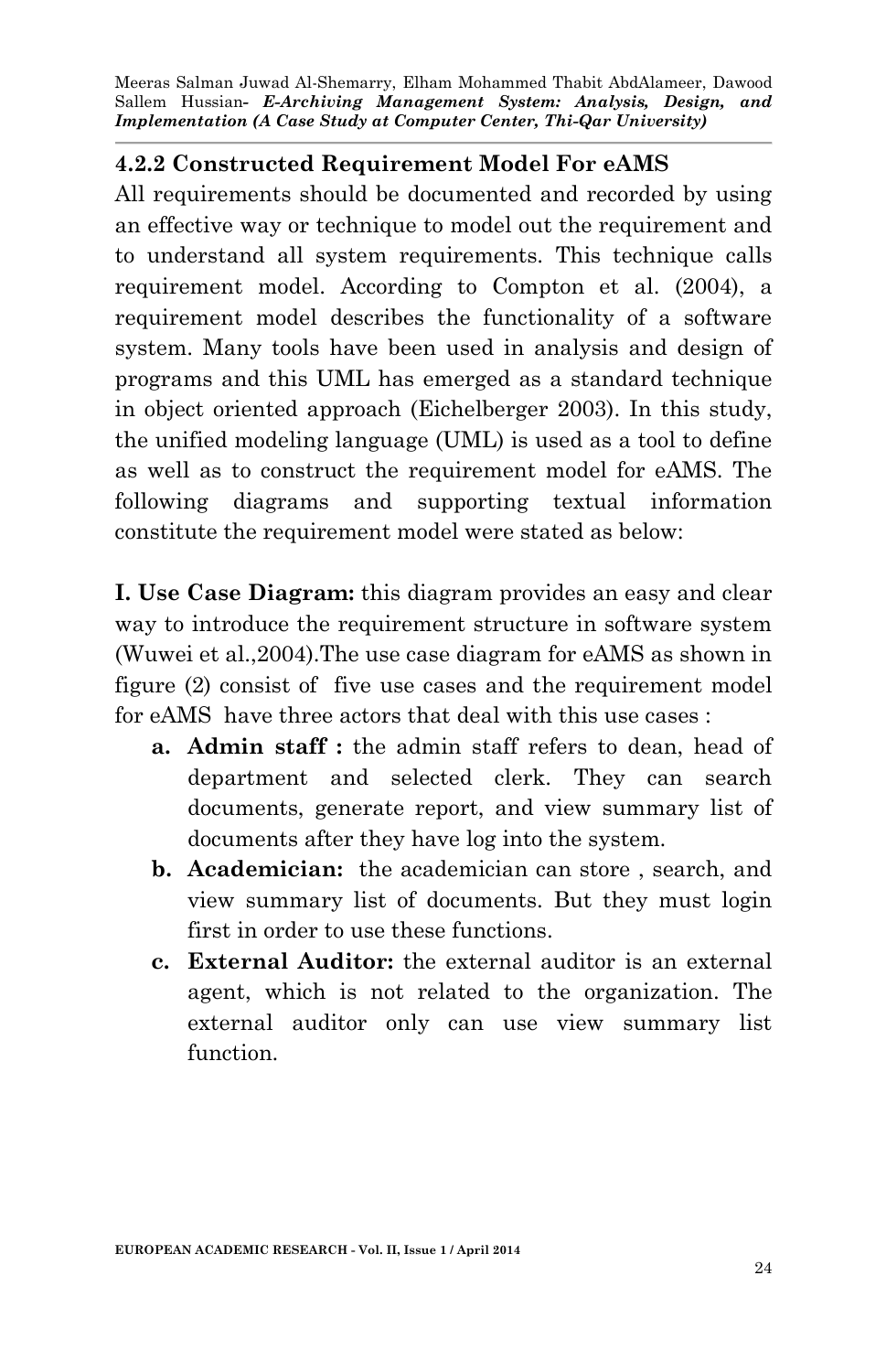

**Figure 2: Use Case Diagram for eAMS**

**II. Activity diagram:** this diagram is logical model represent the business domains and operational activities without suggestion how they are conducted. Activity diagram contains five diagrams that constructed for all use cases. In other word, each use case have activity diagram. Figures (3, 4, 5 and 6) show the activity diagrams for some use cases of eAMS.

**III. Class Diagram:** this diagram represents the ideas, things or concept that are included in the application. The class diagram contains seven (7) diagrams that consists of boundary, controller and entities, and shows the relations between them. Figure (7) shows the class diagram for eAMS.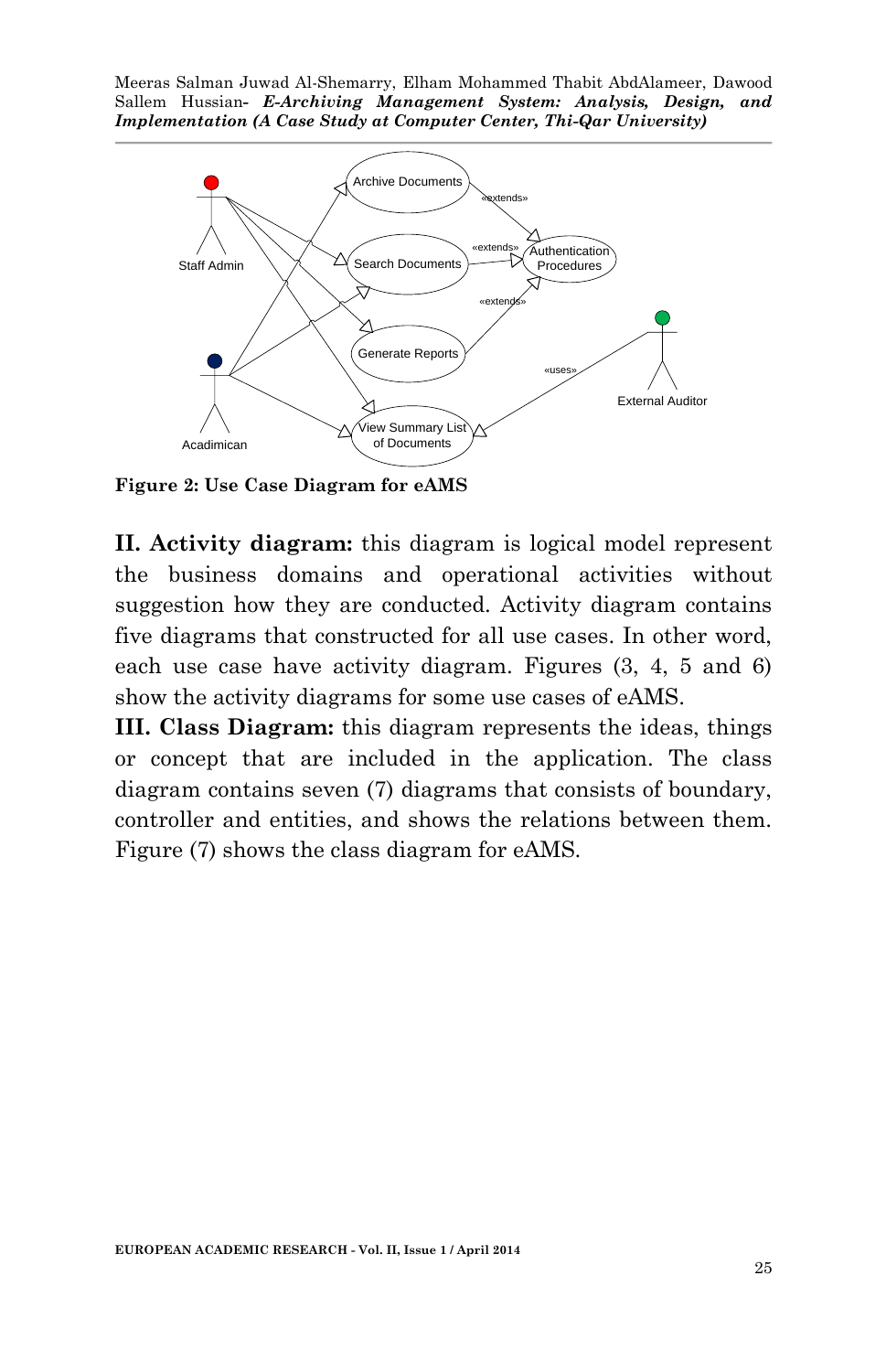

**Figure 3: Activity Diagram for use case authentication procedure**



**Figure 4: Activity Diagram for use case archiving documents**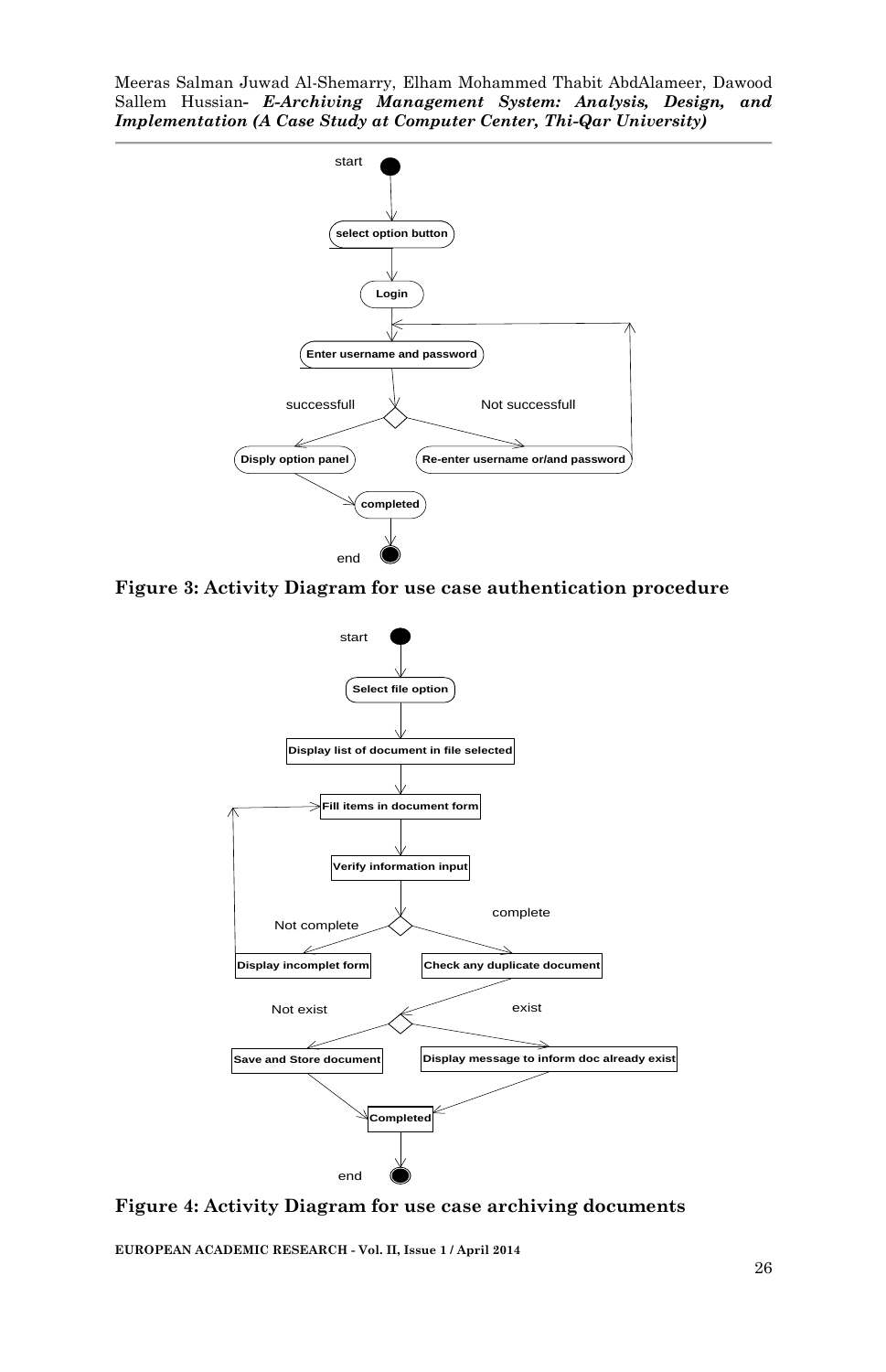

**Figure 6: Activity Diagram for use case view summary list of documents**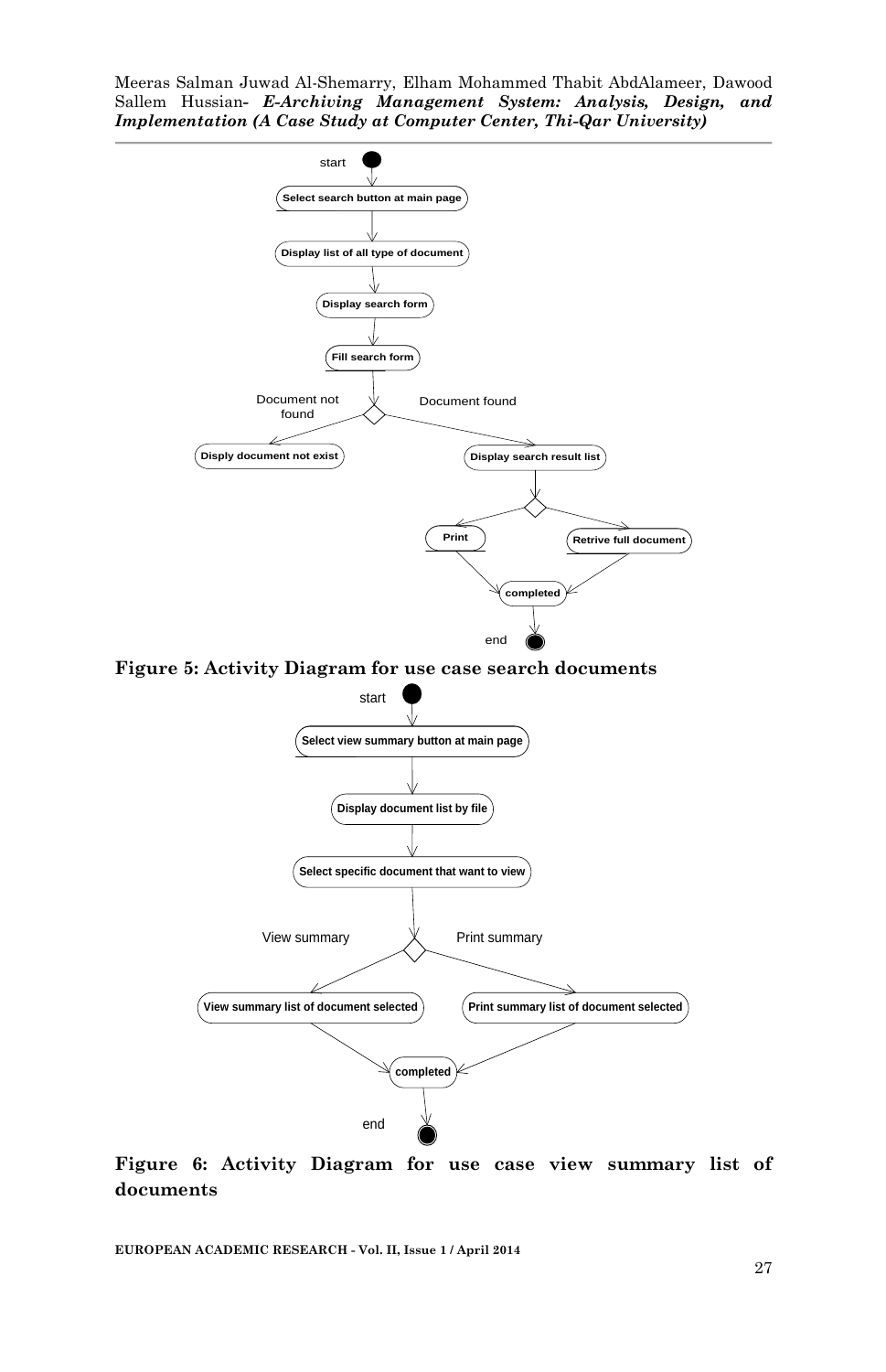

**Figure 7: Class Diagram for eAMS**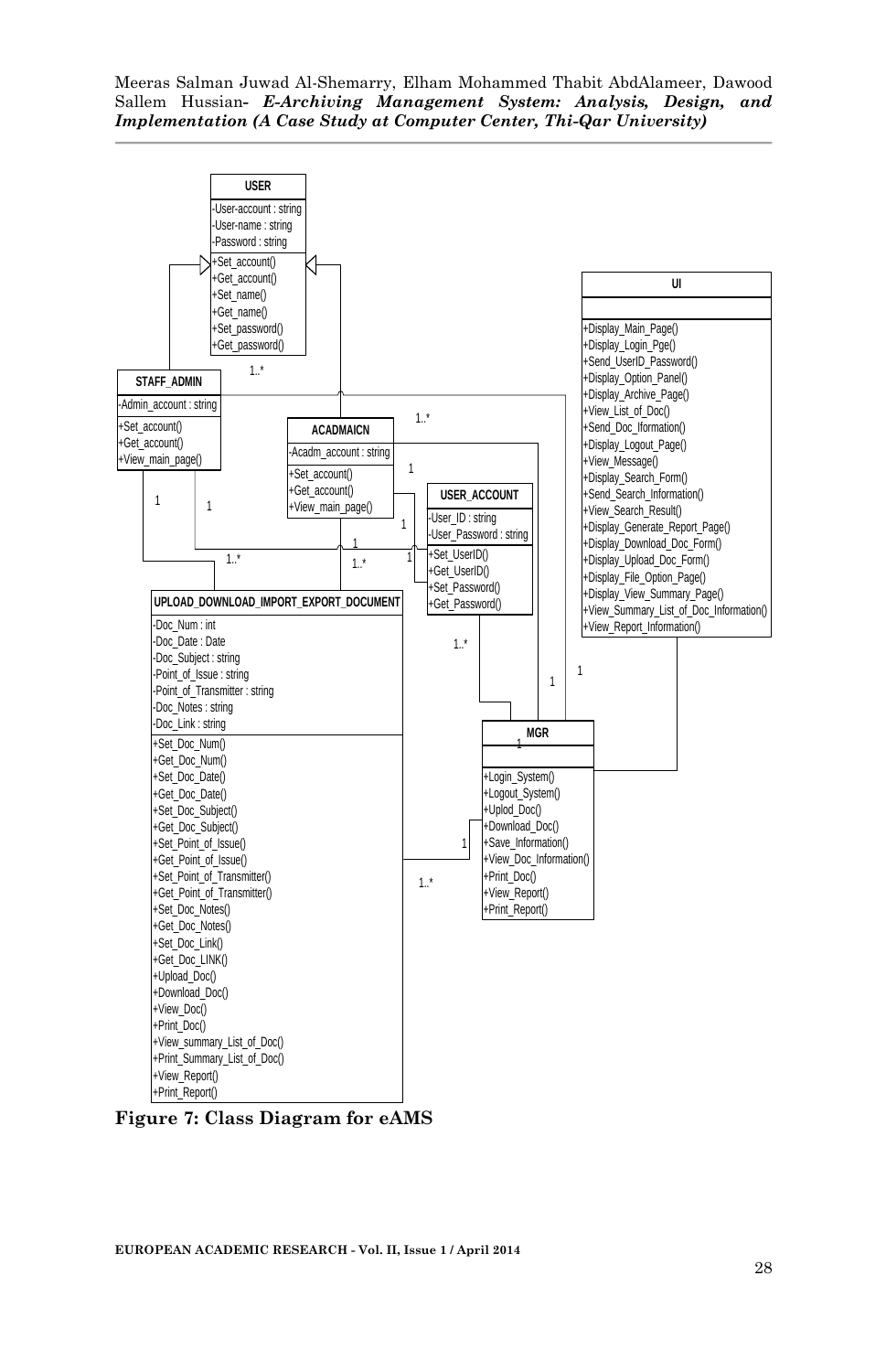#### **4.3 Validation Requirement Model**

This section describes a special method that is used to verify the functional requirements for this model. The Sample system (prototype) was developed as a guide to validate these requirements and to show the user interfaces which is very important to capture all requirements that meet and validate the needs of system users.

#### **Screenshot for Samples of System Interfaces**



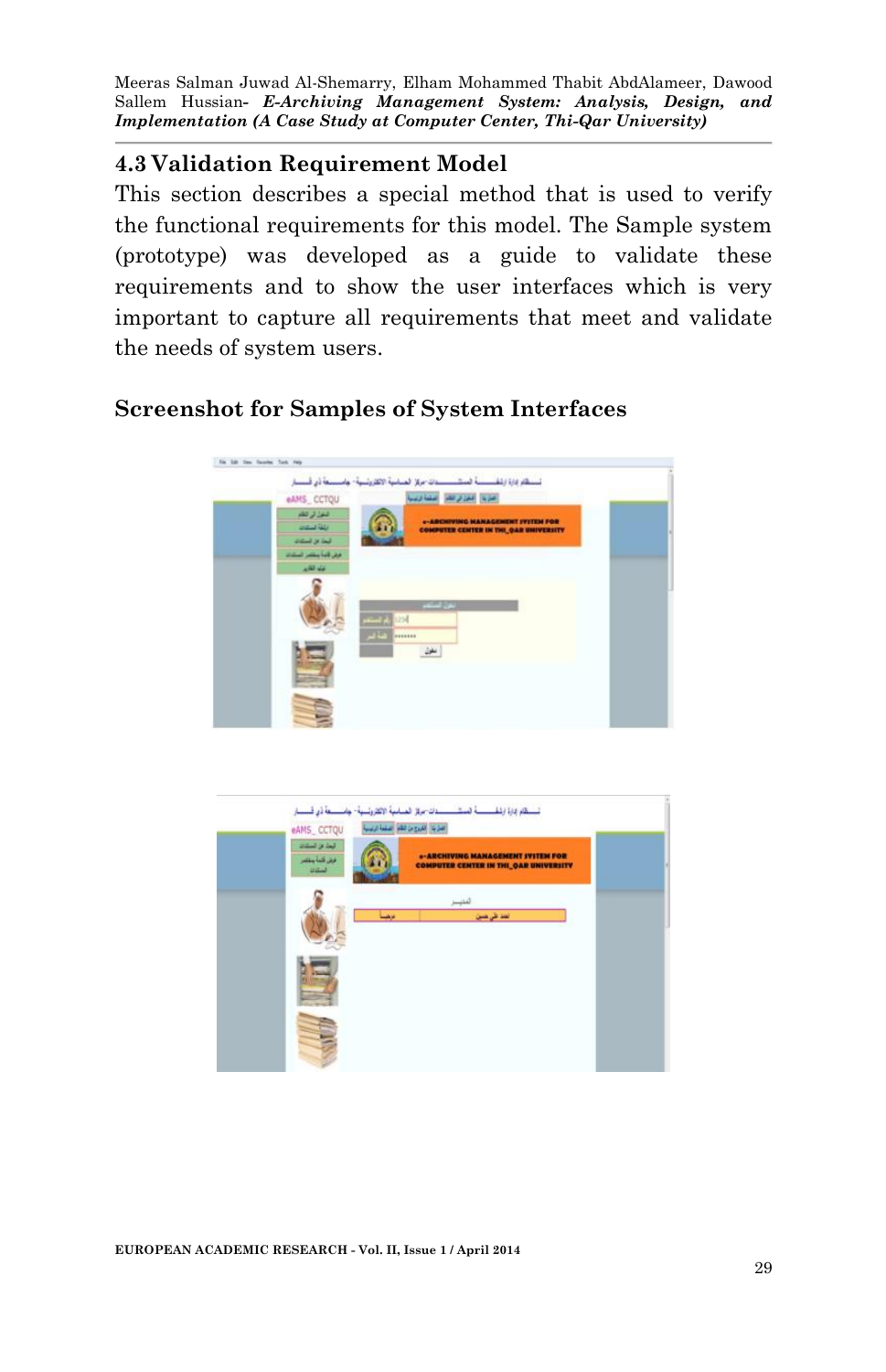



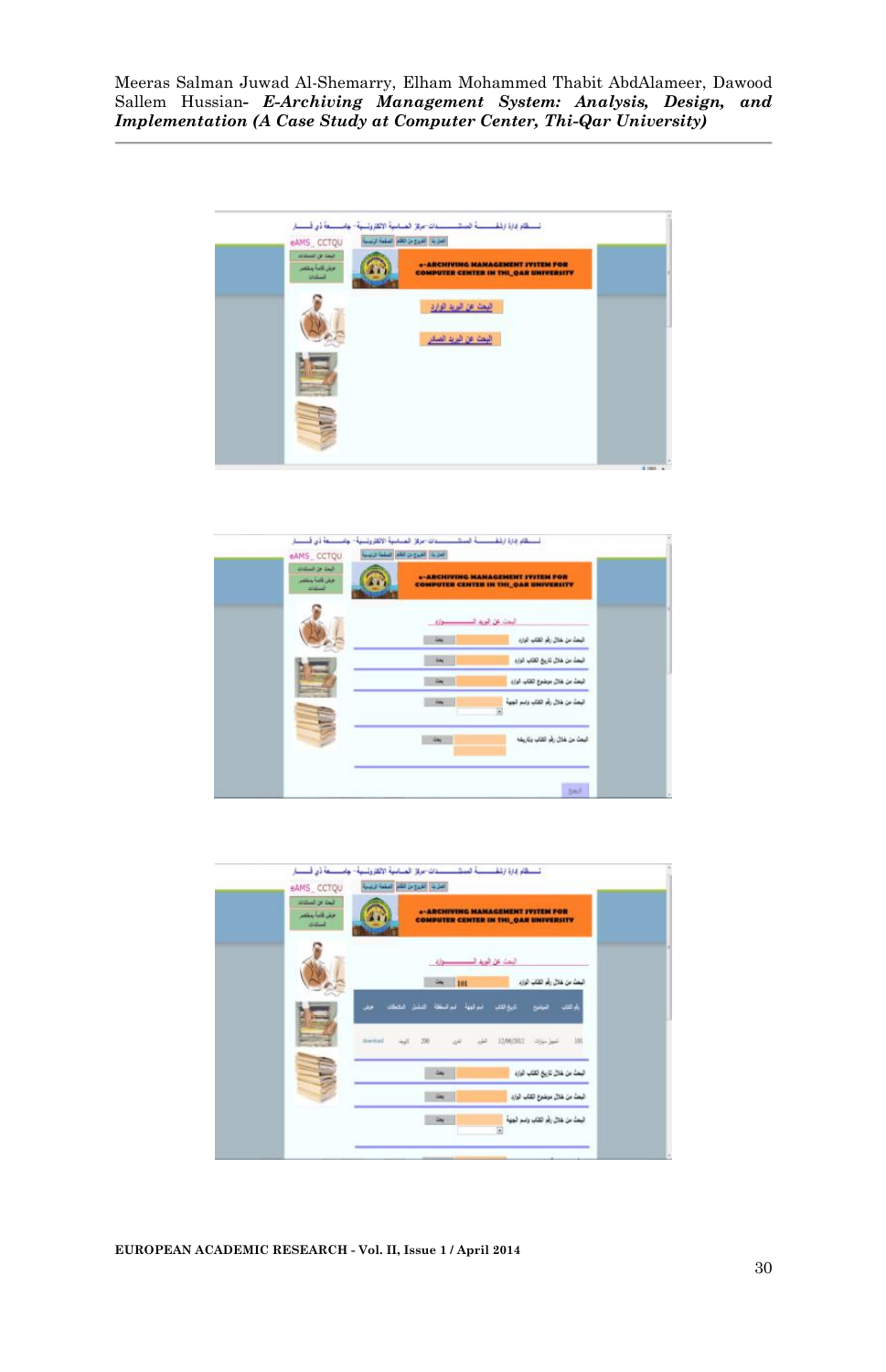| eAMS_CCTQU                                     | أهتزت الفروس فقد أفتقية ترعيبة                                                                                                            |  |
|------------------------------------------------|-------------------------------------------------------------------------------------------------------------------------------------------|--|
| البعادين فسنتوت<br>حجل فلمة ينتصر<br>المستدانة | <b>«-ARCHIVING MANAGEMENT IVITEM FOR</b><br><b>COMPUTER CENTER IN THI_OAR UNIVERSITY</b>                                                  |  |
|                                                | البحث عن البريد الـــــــــــــــــــــوازد<br>البعث من خلال رقم اللثاب الوازد                                                            |  |
|                                                | البعث من خلال تاريخ القاب الوازد<br>12/06/2012<br>÷<br>استأمهه استحطانا<br>البرشرم<br>المختصب بإمالتك<br><b>UNK</b><br>تناسلت<br>downtown |  |
|                                                | (d) = lest 101 12/06/2012<br>$A_2(1) = 300$<br><b>Edge</b> Light<br>البعث من خلال مرضوع القتب الوزد<br><b>Die</b>                         |  |
| Ę                                              | البعثُ من هَلال رقم القالب واسم الجهةُ<br><b>Dec</b><br>T.                                                                                |  |
|                                                | البعث من خلال رقم الكتاب وتاريخه<br><b>CAL</b>                                                                                            |  |

| distant or deal.<br>عابل فاعة ينتصر<br>فستدت |                |                                                             | <b><i><u>U-ARCHIVING MANAGEMENT IVITEM FOR</u></i></b><br>COMPUTER CENTER IN THI_OAR UNIVERSITY |  |
|----------------------------------------------|----------------|-------------------------------------------------------------|-------------------------------------------------------------------------------------------------|--|
|                                              |                | البحث عن البريد الــــــــــــــــودد                       |                                                                                                 |  |
|                                              |                |                                                             | البعث من خلال رقم القاب الوازد                                                                  |  |
|                                              |                | iles.                                                       | البعث من خلال تاريخ القلب آلوازد                                                                |  |
|                                              |                | $\frac{1}{2}$                                               | أنبعثُ من خلال موضوع القتاب الوازد                                                              |  |
|                                              |                | 101<br>ila)<br><b>Call</b>                                  | البعث من خلال رقم القتب ونسم الجهة                                                              |  |
| SMOT                                         | w<br>described | click)<br><b>Calculation</b><br>صفت<br>200<br>indi<br>id Al | $\overline{a}$<br>تبذوع<br>12/06/2012<br><b>Dide Jack</b>                                       |  |
|                                              |                | <b>Color Color</b>                                          | البعث من غلال رقم الكتاب وتاريخه                                                                |  |

| <b>Although the Small</b><br>احتراكنا بنصر<br>Wald |                          | <b>U-ARCHIVING MANAGEMENT IVITEM FOR</b><br><b>COMPUTER CENTER IN THI_OAR UNIVERSITY</b> |  |
|----------------------------------------------------|--------------------------|------------------------------------------------------------------------------------------|--|
|                                                    | أنمت عن الويد المستنسسان |                                                                                          |  |
|                                                    |                          | البعث من خلال رقم القالب الصادر                                                          |  |
|                                                    |                          | البعث من هلال تاريخ القاب الصادر                                                         |  |
|                                                    |                          | البعثُ من خلال موضوع القتاب الصادر                                                       |  |
|                                                    | $\Delta x$               | البعث من خلال رقم القتاب ونسم الجهة <mark>.</mark><br>$\overline{\bullet}$               |  |
| Ē                                                  | $\frac{1}{2}$            | البعث من خلال رقم القتاب وتاريخه                                                         |  |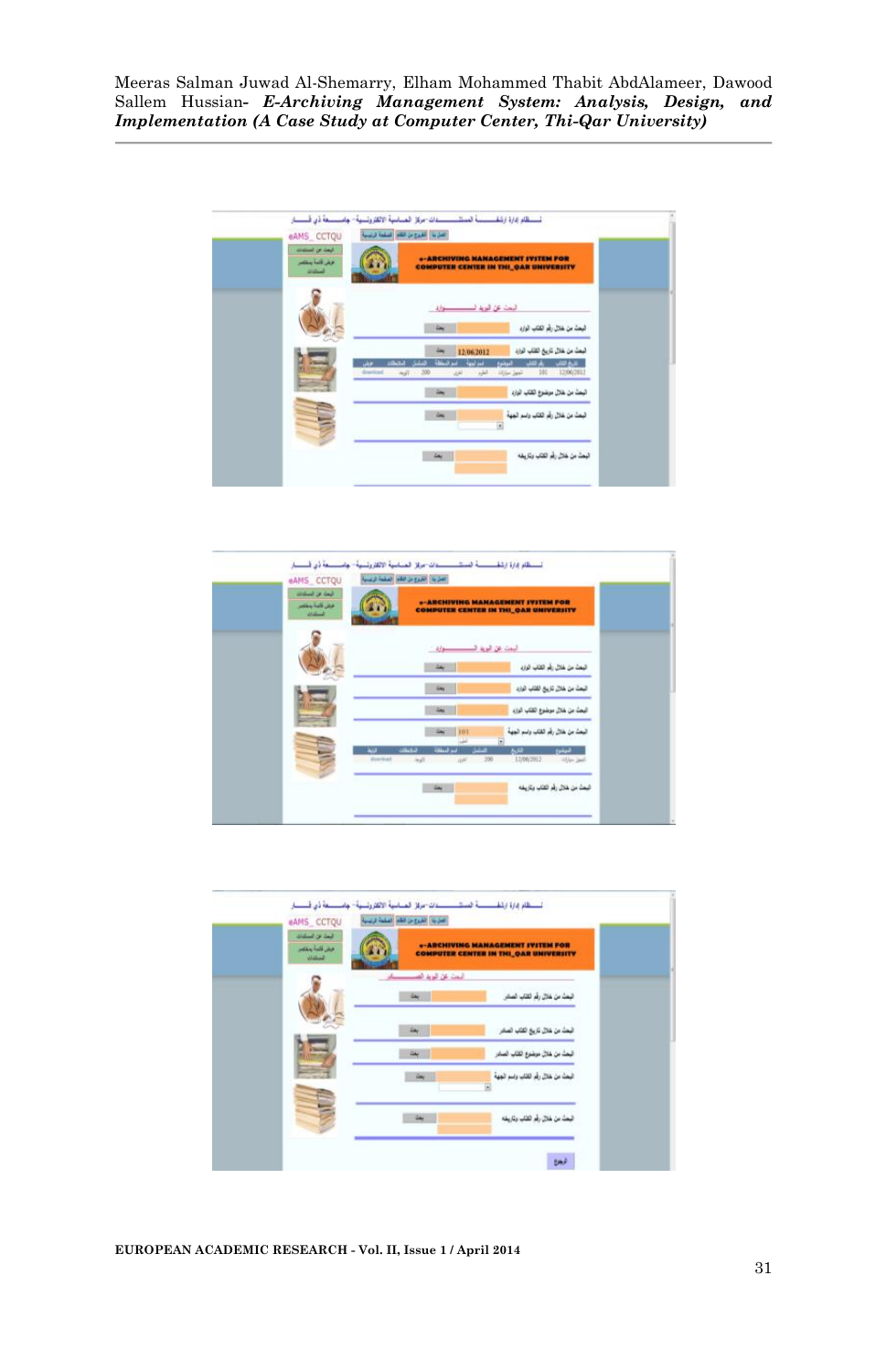| البعد عن المستوف<br>أهولني فأكمنا وسقاعتن<br>فسنتدف |                                                                                            | <b>«-ARCHIVING MANAGEMENT SYSTEM FOR</b><br>COMPUTER CENTER IN THI_OAR UNIVERSITY |  |
|-----------------------------------------------------|--------------------------------------------------------------------------------------------|-----------------------------------------------------------------------------------|--|
|                                                     | البث عن الويد العب<br>$\Delta\omega$ 33<br>الليخ فقلب المرقبهة غيرفيطلة النئبل فخمطك الجفر | البعث من خلال رقم القلب الصادر<br>فرانتب<br>الفهقعرع                              |  |
|                                                     | United States (100) 900-2012 Aug. April 1997 - Nov.<br>directived                          | 33                                                                                |  |
|                                                     | <b>CAL</b><br><b>CAN</b>                                                                   | لبعث من هَلال تاريخ لل <i>كتب الصادر</i><br>البعث من خلال موضوع الكتاب الصادر     |  |

| المذبن فستباطأ<br>أفرش فالمأ ينطلعن<br><b>SHELL</b> |                                                                      | <b><i><b>.- ARCHIVING MANAGEMENT IVITEM FOR</b></i></b><br>COMPUTER CENTER IN THE OAR UNIVERSITY |
|-----------------------------------------------------|----------------------------------------------------------------------|--------------------------------------------------------------------------------------------------|
|                                                     | النمت عن البريد العب<br><b>COMMA</b>                                 | البعث من خلال رقم القتاب الصادر                                                                  |
|                                                     | 40.08.2012<br><b>GM</b><br>المركبية المراسلانة النشل الجنانات<br>. . | أيمتُ من هَائل ناريخ ثقلب الصادر<br>القروفاني رقرفتان<br><b><i><u>Andrew Barrison</u></i></b>    |
|                                                     | Mr. Macedon M<br>morned.<br>WA                                       | MAN ONE AU 11 NORROWED<br>ألبعث من خلال موضوع القلب الصلار                                       |
| E                                                   |                                                                      | البعث من هلال رأم القاب ونسم الجهة<br>$\overline{a}$                                             |
|                                                     | <b>CAL</b>                                                           | البعث من لهلال رقم القائب وتاريخه                                                                |

| الملاحل المسلدات<br>أعرش فالمأ يستنفيز<br>$_{\text{out-1}}$ | <b>4-ARCHIVING MANAGEMENT IVITEM FOR</b><br>COMPUTER CENTER IN THI_OAR UNIVERSITY                                                                    |  |
|-------------------------------------------------------------|------------------------------------------------------------------------------------------------------------------------------------------------------|--|
|                                                             | البعث عن البريد العب                                                                                                                                 |  |
|                                                             | البعث من هلال رقم الكتاب الصادر<br>241                                                                                                               |  |
|                                                             | ألبعث من خلال تاريخ اللثاب الصادر                                                                                                                    |  |
|                                                             | Wall chairmald<br>البعث من هُلال موضوع القالب الصادر<br>ŵ<br>المطموعة<br>فطر<br>التزبة الشائعة سرفيقة<br><b>ALL YES</b>                              |  |
|                                                             | downtood.<br>300/2012<br>Malt shall sald<br>$\omega_{\rm eff}$<br>66 Salesville<br>$_{\rm obs}$<br>35<br>البعثُ من هَلالُ رقْم الكتَابِ وَاسم الجهةُ |  |
| E                                                           | $-2n$<br>$\overline{a}$                                                                                                                              |  |
|                                                             | ta,<br>البعث من خلال رقم القاب وكاريفه                                                                                                               |  |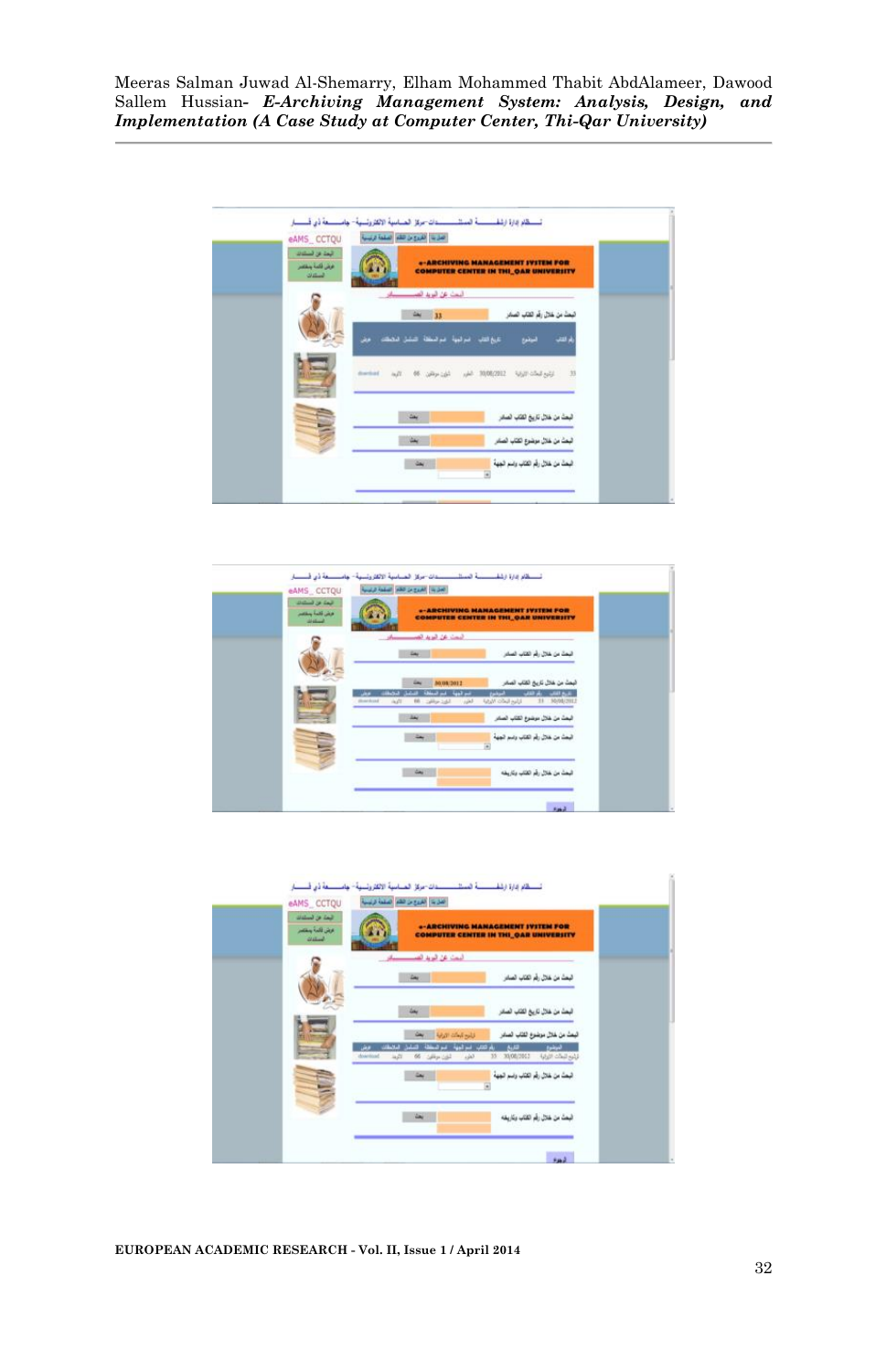| <b>4-ARCHIVING MANAGEMENT SYSTEM FOR</b><br>COMPUTER CENTER IN THI_OAR UNIVERSITY                            | البعادي الستندى<br>حيش فلمأ يملصن<br>تشكت |
|--------------------------------------------------------------------------------------------------------------|-------------------------------------------|
| اللمت عن قويد قعب<br>البعث من خلال رقم القلب الصادر<br>244                                                   |                                           |
|                                                                                                              |                                           |
| البعث من خلال تاريخ القاب الصادر<br><b>CAL</b><br>البعث من خلال موضوع القلب الصادر                           |                                           |
| البعث من خلال رقم الكتاب واسم الجهة<br>Eхэ<br>$\overline{a}$<br><b>List</b>                                  |                                           |
| فليغ<br><b>SILLER</b><br>الموشدة<br>فللذ اسالبطة<br>50/08/2012<br>$-66$<br>Telephone Visit<br>Use lishs hidd | <b>STILL</b><br>فانط<br><b>Cityenham</b>  |
| ia,<br>البعث من خلال رقم الكتاب ولتاريخه                                                                     |                                           |



| هريد فوارد   |  |
|--------------|--|
| البريد الصغر |  |
|              |  |
|              |  |
|              |  |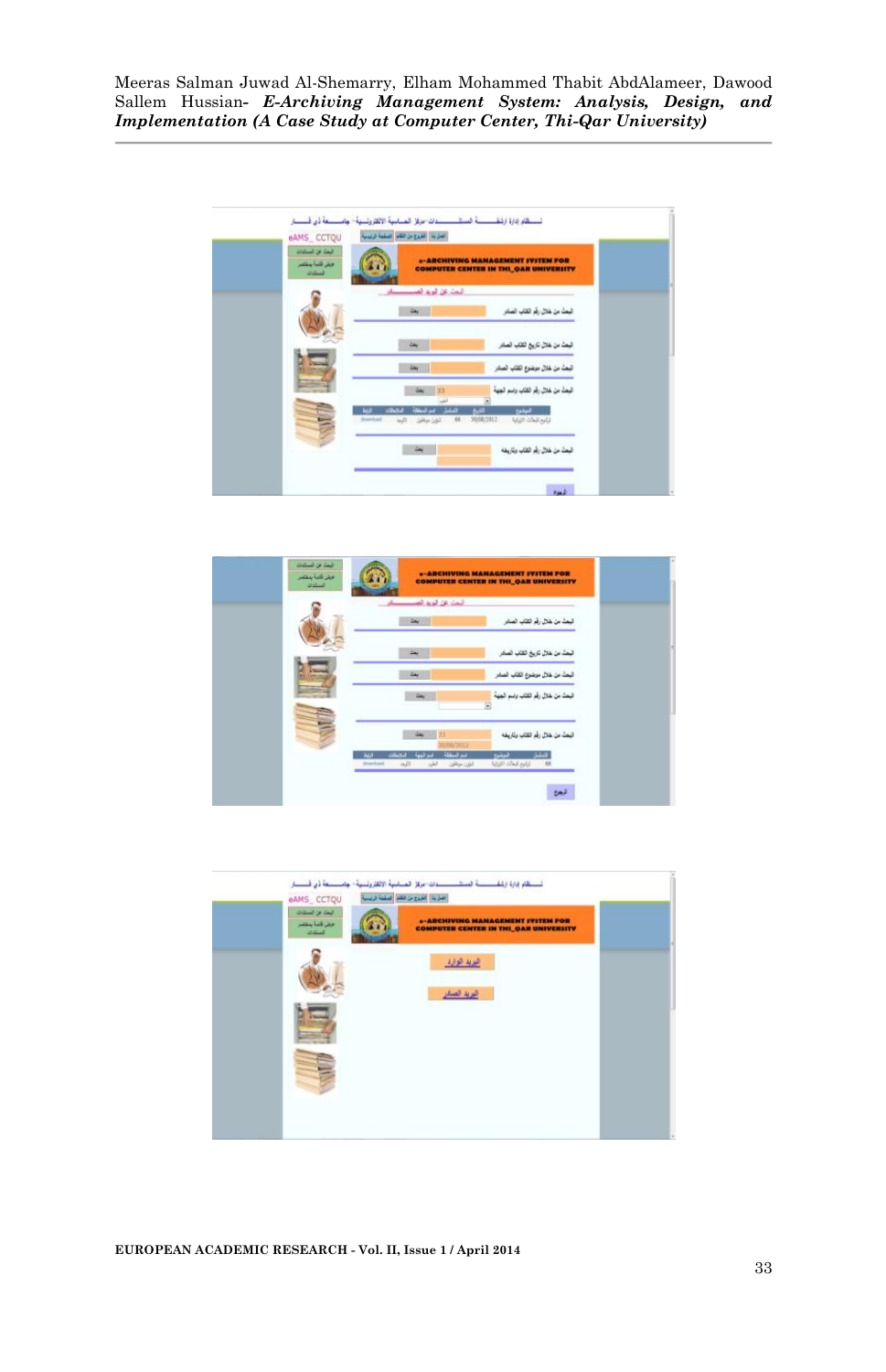

| البعث من المستندك                  |                                                                                                   |
|------------------------------------|---------------------------------------------------------------------------------------------------|
| حجن فاتمة بمختصر<br><b>Gladies</b> | <b>e-ARCHIVING MANAGEMENT SYSTEM FOR</b><br><b>COMPUTER CENTER IN THI_OAR UNIVERSITY</b>          |
|                                    | النمت عن البريد السيست سوارد                                                                      |
|                                    | البعث من خلال رقم الكتاب الوارد<br>$\Delta \mathbf{a}_\ell$<br>101                                |
|                                    | فنصد<br>فبركبهة<br>فللبغ<br>الموشوع                                                               |
|                                    | 12/06/2012<br>المبيل سرارات  كم شويبل فكامات الدولة القاسنة بينوارات توج التنقون<br>$\mu(\alpha)$ |
|                                    |                                                                                                   |
|                                    | de.<br>البعث من خلال تاريخ الكتاب الوازد                                                          |
| <b>Disc</b>                        | نغتا<br>البعث من خلال موضوع القتاب الوارد                                                         |
|                                    | البعثُ من خلال رقم الكتاب واسم الجهةُ<br><b>Cay</b><br>$\overline{a}$                             |

| البعد عن المستفاعد<br>عاش كلمة يتنقص | <b>«-ARCHIVING MANAGEMENT IVITEM FOR</b><br>ЛW<br><b>COMPUTER CENTER IN THI_OAR UNIVERSITY</b> |                                                      |
|--------------------------------------|------------------------------------------------------------------------------------------------|------------------------------------------------------|
| تستندنك                              | النمت عن البريد الب<br><b>Allen</b>                                                            |                                                      |
|                                      | <b>Gay</b>                                                                                     | البعث من خلال رقم الثناب الوارد                      |
|                                      | day.<br>12/06/2012<br>تنصة<br>الموشوع                                                          | البعث من خلال ناريخ الكتاب الوزد<br>أوالكلب اسوالمها |
|                                      | تر لمهل فذاعت الرئة الفاصة بنيارات نوع النخوز.<br>City June                                    | 101<br><b>Calgary</b>                                |
|                                      | بعثة                                                                                           | البعث من خلال موضوع الفتاب الوازد                    |
|                                      | <b>SAY</b><br>$\overline{a}$                                                                   | البعثُ من خلال رقم القتاب ونسم الجهة                 |
|                                      |                                                                                                |                                                      |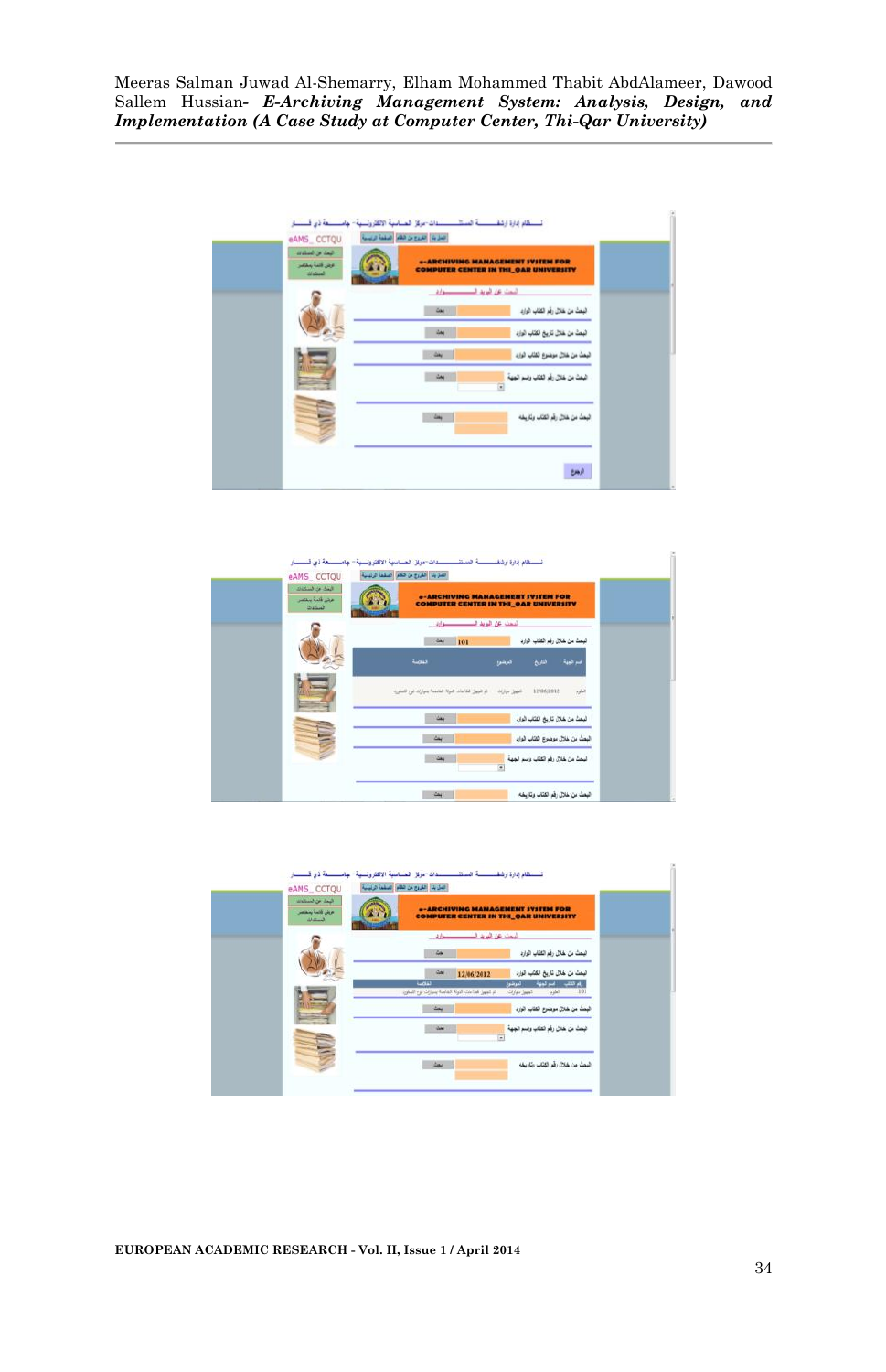



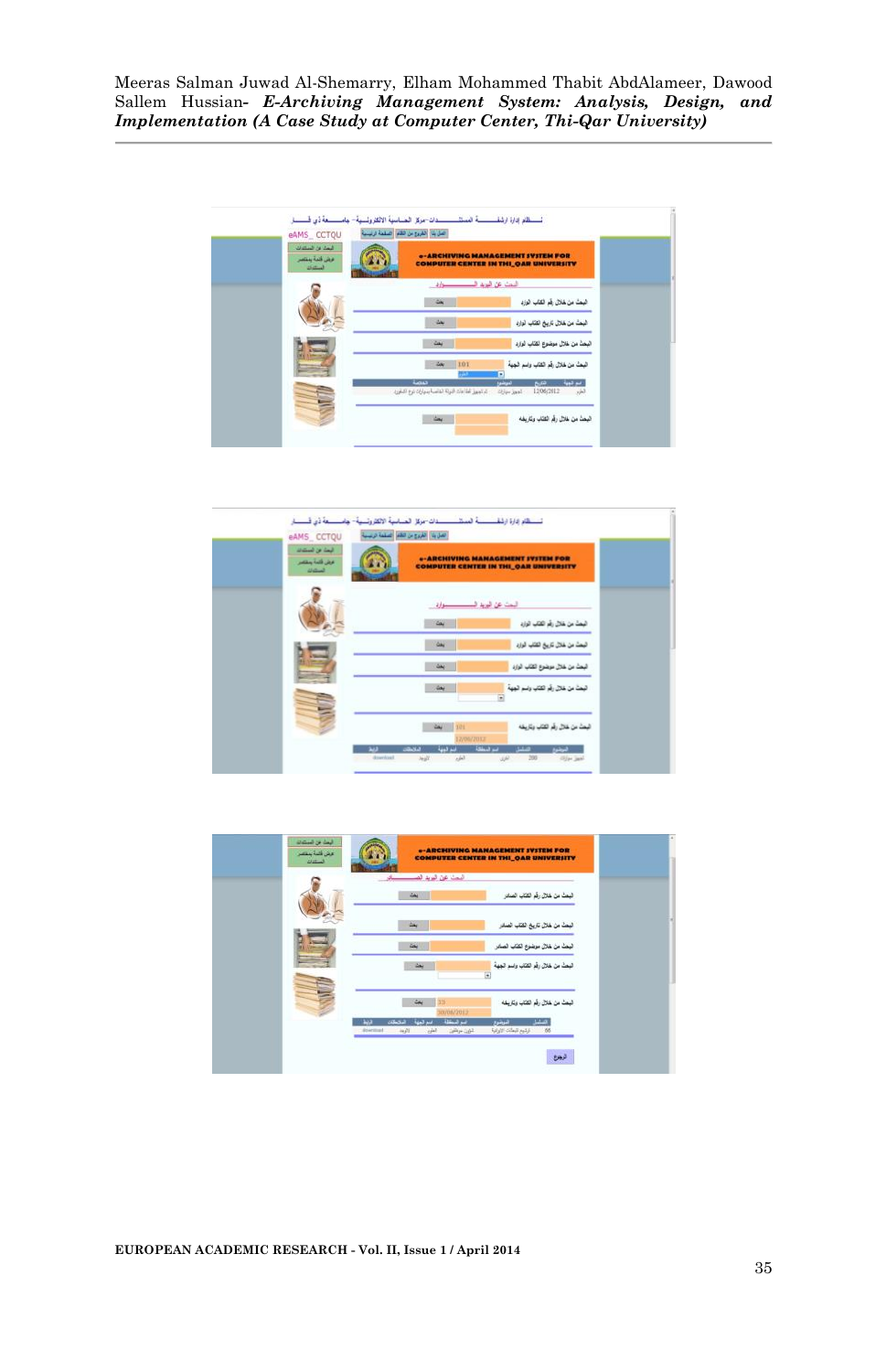| .<br>بدات مركز المسامية الإلكتروتسية - جامسسمة ذي قسستار<br>eAMS_CCTQU<br>شین تر فقر | تستقام إدارة اركشيسية المنتقسب<br>العبل بنار التقرن في هفتان المقدة فريبتية      |  |
|--------------------------------------------------------------------------------------|----------------------------------------------------------------------------------|--|
| القلة فننصف                                                                          | <b> ARCHIVING MANAGEMENT IVITEM FOR</b><br>COMPUTER CENTER IN THI_QAR UNIVERSITY |  |
| البنت من البنتانات<br>عمل فلمة يمقامر المنكدك<br>After State                         |                                                                                  |  |
|                                                                                      | الفول المنكفلوا<br><b>NEWS IN HOOSE</b><br><b>SEPTE HOMES</b><br>نغول            |  |



| eAMS_CCTQU                                                      | إحدارته العرووس القلو الصفعة ترعيبة                                             |  |
|-----------------------------------------------------------------|---------------------------------------------------------------------------------|--|
| باللة فستدلد<br>المدامن السفاك<br>محر فتناجعتم<br><b>ARREST</b> | <b>ARCHIVING MANAGEMENT IVITEM FOR</b><br>COMPUTER CENTER IN THE_OAN UNIVERSITY |  |
|                                                                 | البريد توارد                                                                    |  |
|                                                                 | البريد العباس<br>-                                                              |  |
|                                                                 |                                                                                 |  |
|                                                                 |                                                                                 |  |
|                                                                 |                                                                                 |  |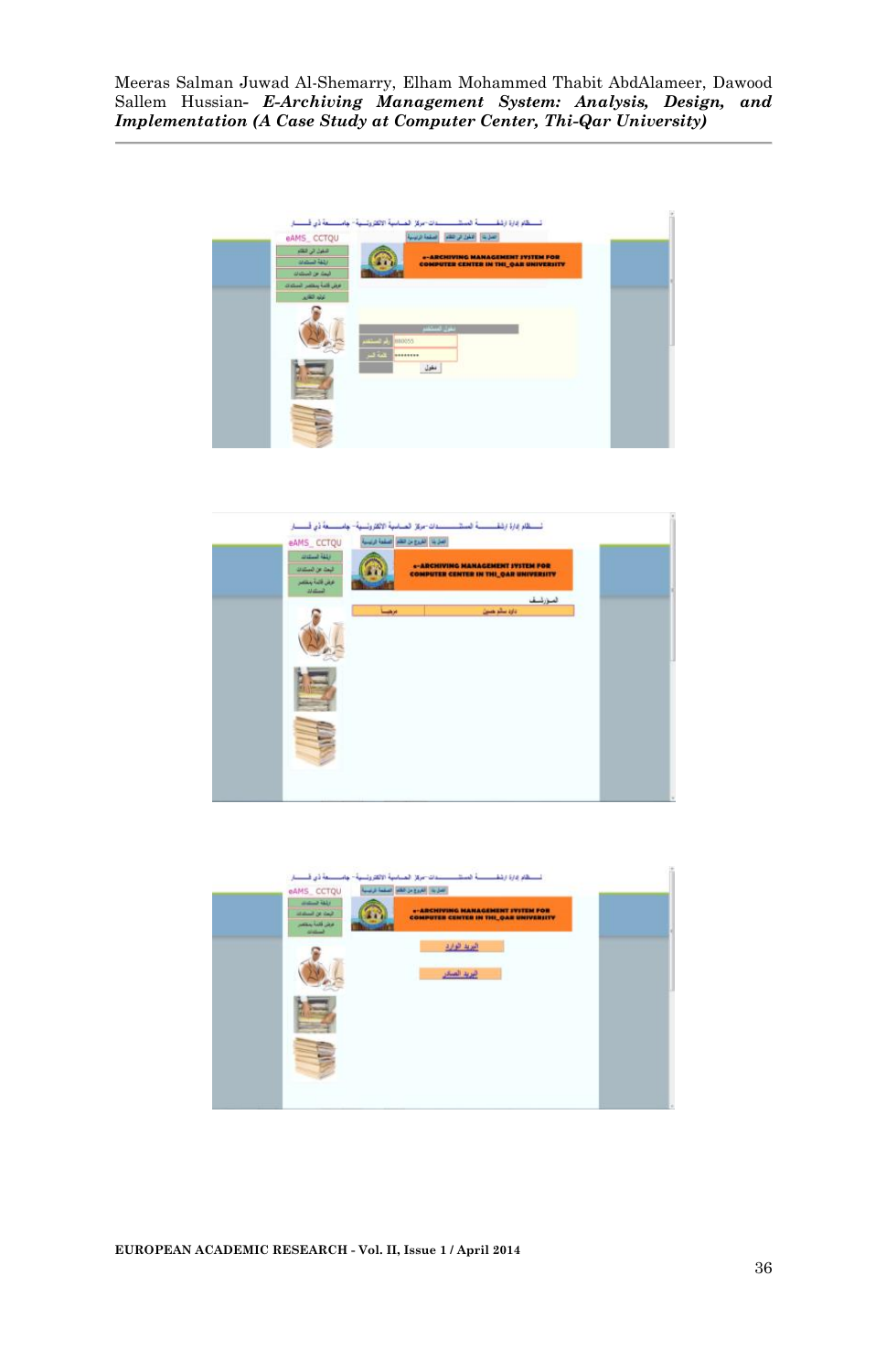



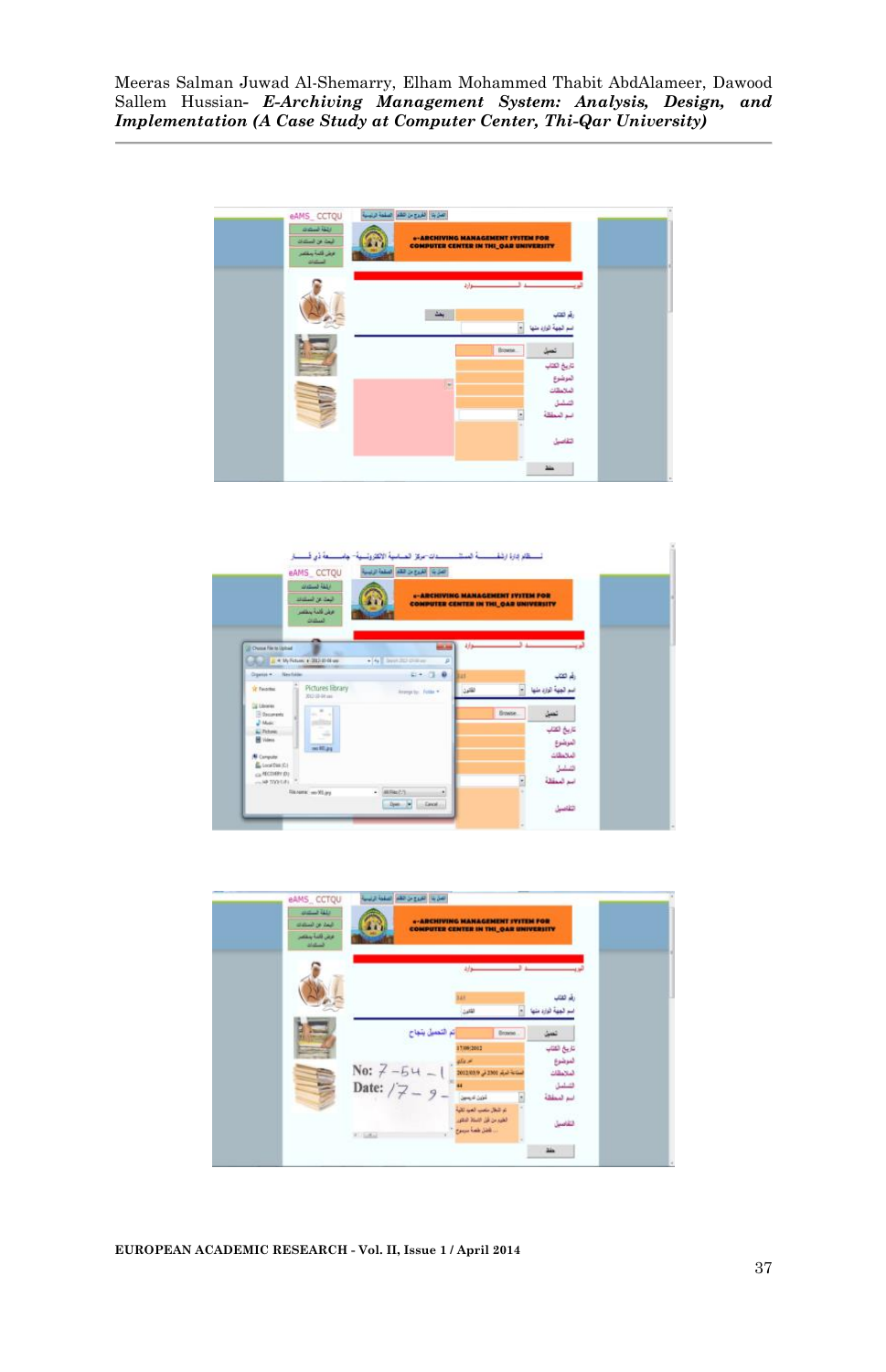

| 24.240<br>البنة عن المنشاك<br>معنى قلمة بمنتسر<br>abilities <sup>1</sup> |                                        |                                          | <b><i>&amp;-ARCHIVING MANAGEMENT SVITEM FOR</i></b><br>COMPUTER CENTER IN THI_OAN UNIVERSITY |                       |       |
|--------------------------------------------------------------------------|----------------------------------------|------------------------------------------|----------------------------------------------------------------------------------------------|-----------------------|-------|
|                                                                          |                                        |                                          |                                                                                              | the common the common | ليزيد |
| F Done Ne to United<br>WCLA Consuler a McResponsible a                   | . In I have it found to                | <b>COLLANS</b><br>1754<br>$\overline{B}$ |                                                                                              | رقد تفتاب             |       |
| Drawing # Peter Balded                                                   | $H = 100$                              | الطيع                                    |                                                                                              | سرتيبة                |       |
| <b>R</b> Documents<br><b>None</b>                                        | Determined                             | <b>Super</b>                             |                                                                                              |                       |       |
| $2$ Matic<br>if absolute eachier                                         | 5/5/802 848 AM                         | DOCK                                     | <b>Bistema</b>                                                                               | لغط                   |       |
| ani Peturer<br><b>EDuction</b><br><b>N</b> Village                       | AUMINIZED MAIL                         | <b>More</b>                              |                                                                                              |                       |       |
| A Doubl dog<br><b>Count Aves</b>                                         | STORED BRIDGE<br>678100712-91040 64cmm | $-200$                                   |                                                                                              | تاريخ تكثف            |       |
| <b>N</b> Canadar<br>of tiend-mentals:                                    | DESIGNEES IN 1998 - DOC R              |                                          |                                                                                              | لموشوع                |       |
| L Louis Dia (C)<br>30 mentenhis form dec                                 | 9/9/2013 8:22 PM                       | 20C                                      |                                                                                              | الملاحظات             |       |
| List RECOVERY (D.L.<br>A RECORDINATION FOR AMEAS.                        | MERCEDES N                             | inty) v                                  |                                                                                              |                       |       |
| Lis NP 700LS (P)<br>All sponsor financials pro-                          | ACOUNTED SEAR                          | <b>Funni</b>                             |                                                                                              | فتشل                  |       |
| Lis My Passage (G2)<br><b>LAND LIGHT</b><br>and Michael Office           | STATISTICS AND ARE                     | <b>DOCT</b>                              | ×                                                                                            | اسد المعلقة           |       |
| All عامل امام (B                                                         | 639-2012 121-844                       | Majaria                                  |                                                                                              |                       |       |
|                                                                          |                                        |                                          |                                                                                              |                       |       |



......................................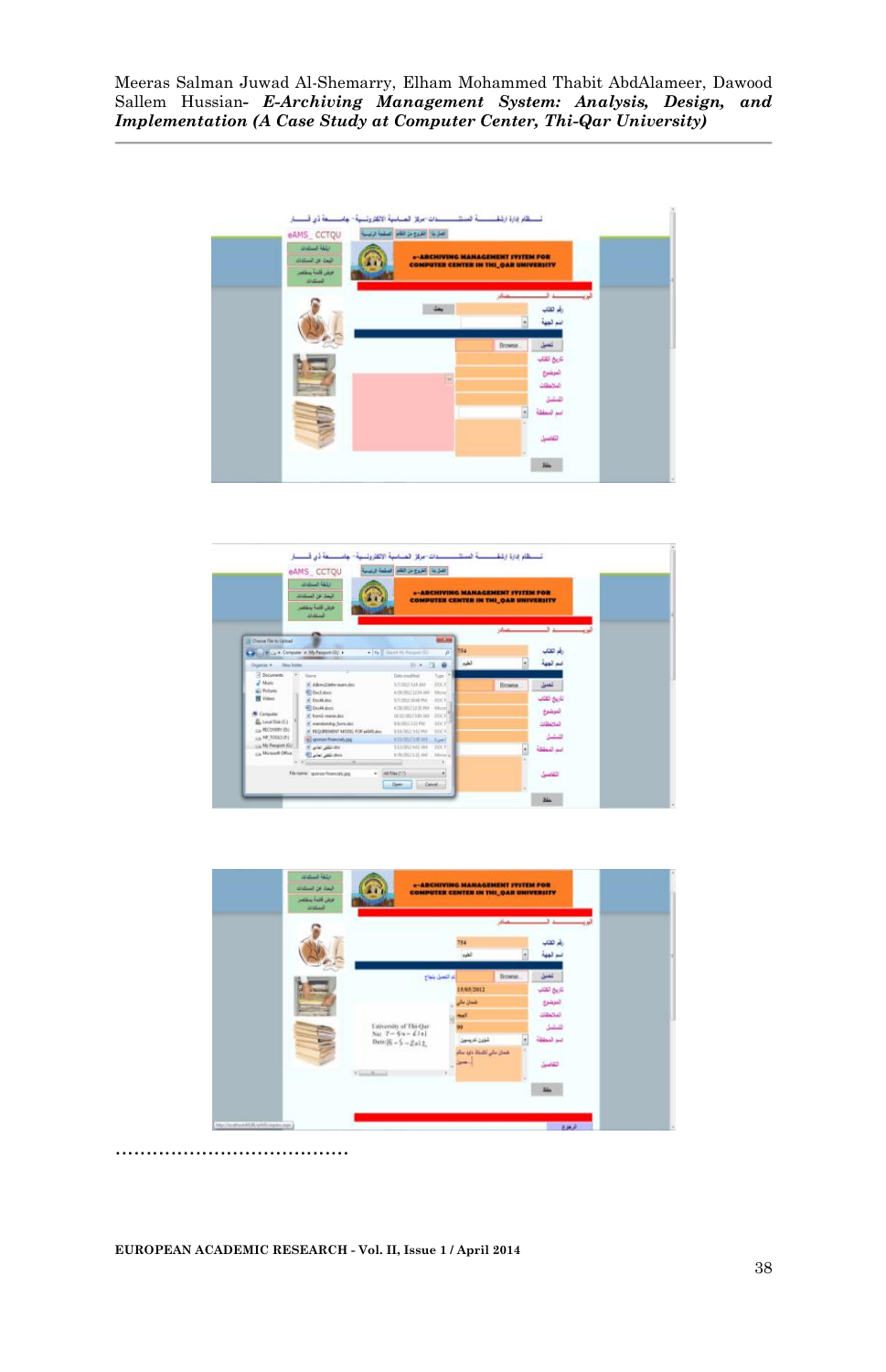#### **5. Conclusion and Recommendation**

This study was successfully achieve the objectives by constructing a requirement model for eAMS which is completely developed according to the Computer Center of Thi-Qar university requirements. The focus of this study were to understand and develope the suitable as well as applicatable requirement model specifically on archiving documents subject as a preparation to develope a complete system for this eAMS in the future. furthermore, this model will provide the greatest service to educational organizations or other organizations and individuals with minimal amount of effrot. As a result, the model produced in this project is suitable for organization interested in managing their needs in a proper way.

#### **6. Significance and Contribution**

In general, this study provides specific important information to develope a requirement model related to e-archiving management area in future. Further more, this developed requirement model as well as system sample (prototype) can be extended to complete system development to support and overcome all e-archiving management problems. Within requirements, the process of developing a system can make sure that all the activities to move smoothly. In addition; it helps the organization to increase the quality of system development. Moreover, efficient interaction and communication when using this system between the staffs and their organizations will be raised to the best level after implementing a complete eAMS.

### **BIBLIOGRAPHY:**

**EUROPEAN ACADEMIC RESEARCH - Vol. II, Issue 1 / April 2014** Barker, D. 2000. "Requirements modeling technology: a vision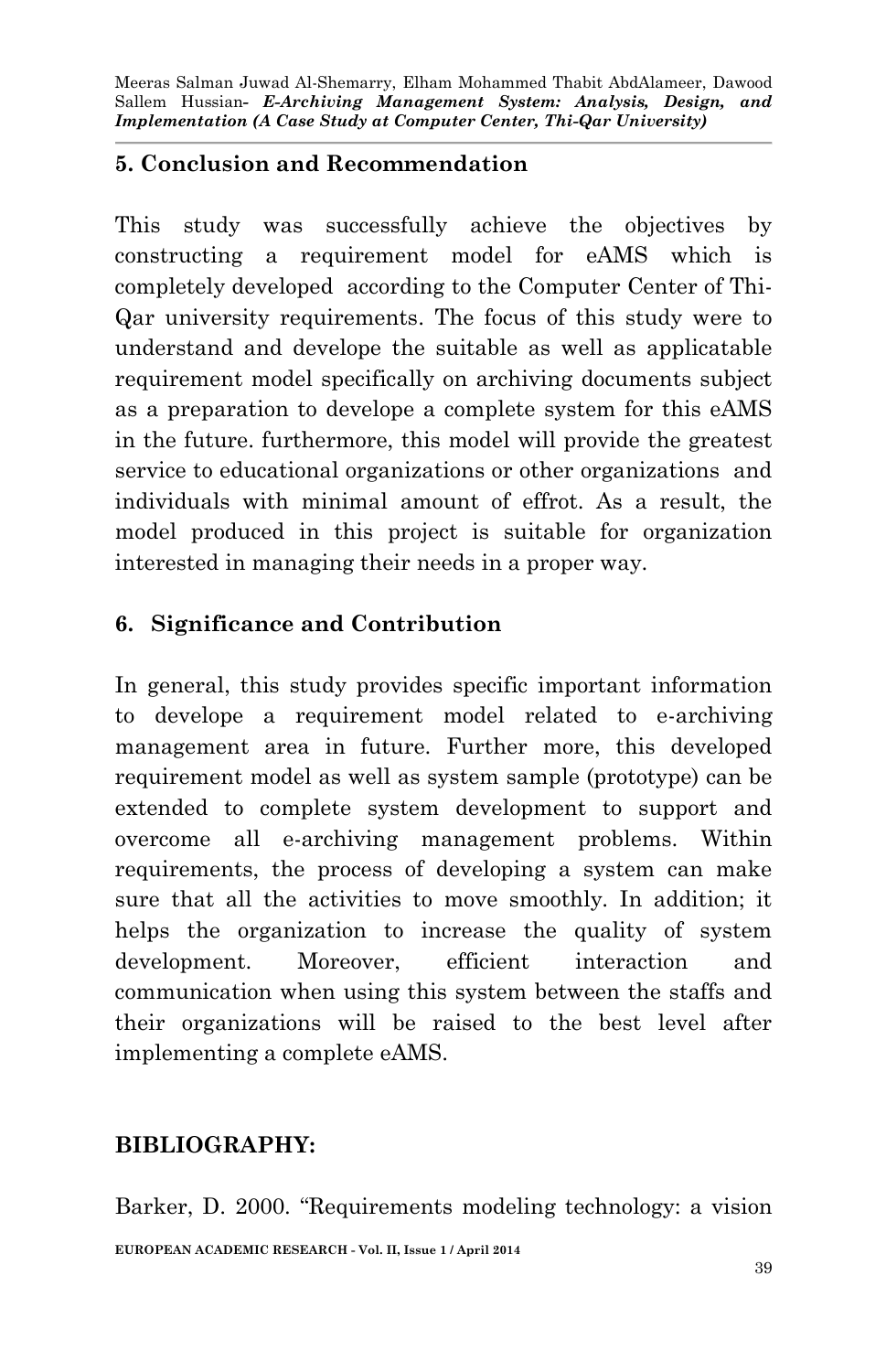> for better, faster, and cheaper systems." *Proceedings from VHDL International Users Forum Fall Workshop*. 3 – 6.

- Bielawski, L. and J. Boyle. 1997. *Electronic Document Management System: A User Centered Approach for Creating Distributing and Managing Online Publications.* New Jersey, NJ: Prentice Hall PTR.
- Compton, K., Huggins, J., Shen, W., Guizani, M., & Yang, Z. 2004. "Execution of a Requirement Model in Software Development." *Proceedings of the ISCA 13th International Conference on Intelligent and Adaptive Systems and Software Engineering*. 203-208. Nice, France.
- Dennis, A., Wixom, B. H., and Tegarden, D. 2005. *Systems Analysis and Design: An Object Oriented Approach with UML*. 2nd ed. New York, NY: John Wiley & Sons, Inc.
- Eichelberger, H. 2003. "All things UML: Nice class diagrams admit good design?" *Proceedings of the 2003 ACM symposium on Software Visualization*. 159–165. New York, NY, USA: ACM Press.
- Kohn, D. 2002. "Electronic Document Management systems an overview." *Topics in Health Information Management* 23(1): 1.
- Pressman, R. 2001. Software Engineering: A Practitioner's Approach. 5th edition. McGraw-Hill.
- Raynes, M. 2002). "Document management system: is the time now right?" *Work Study* 51(6): 303-308.
- Whitten, J.L., Betley, L.D., and Diltman, K.C. 2001. *System analysis and design method.* 5th ed. Boston, MA: McGraw-Hill Education.
- Wuwei, S., Mohsen, G., Zijiang, Y., Kevin J. C., and James, H. 2004. "Execution of a Requirement Model in Software Development." In *Proceedings of the ISCA 13th International Conference on Intelligent and Adaptive Systems and Software Engineering* (IASSE). 203-208.